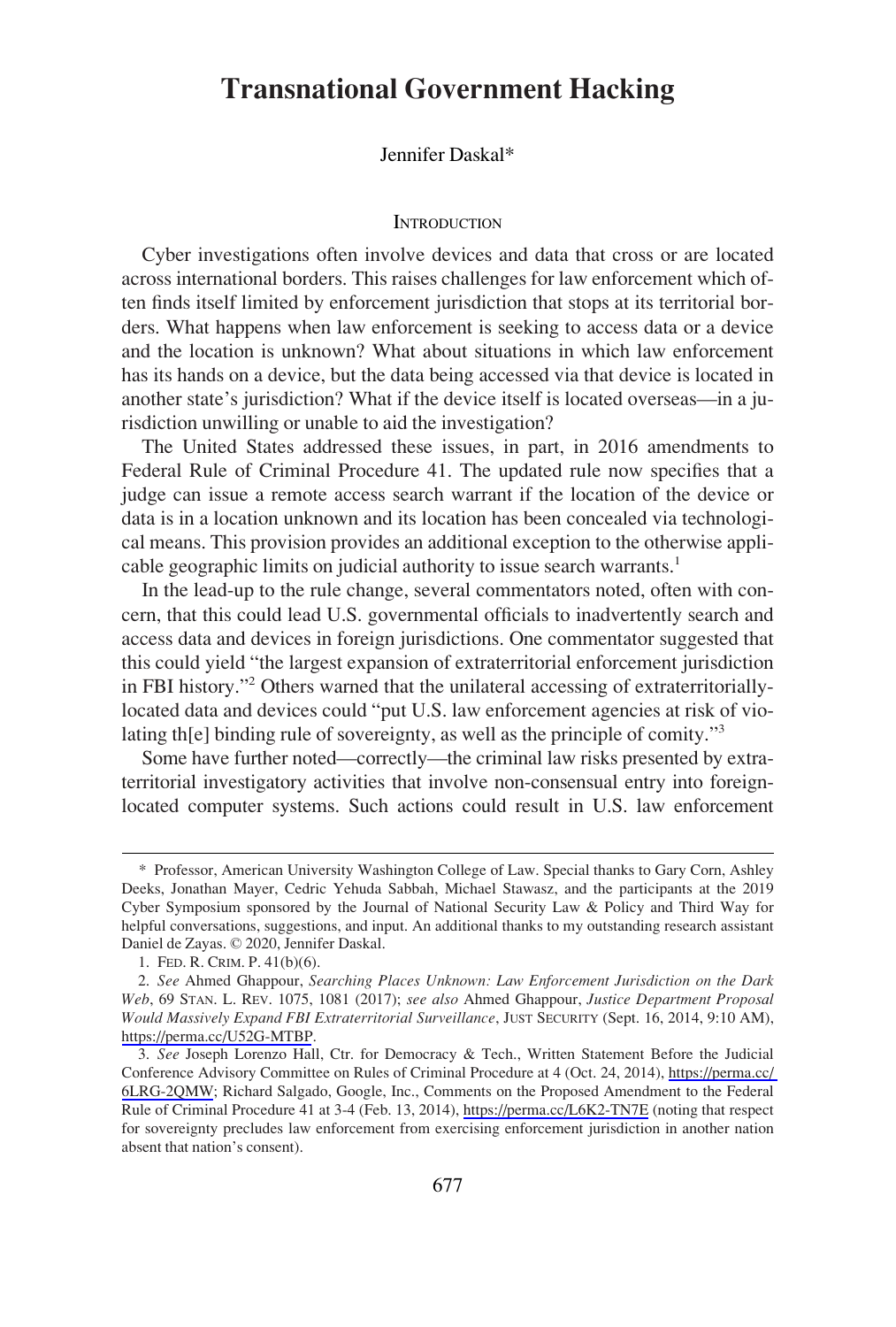being subject to criminal prosecution under the domestic laws of the country in which the data or device is located.<sup>4</sup>

Yet, despite the rhetoric, the Rule 41 amendments are of narrow scope. They only address the very limited situation in which the location of a device or data is *unknown* and has been concealed through technical means. In situations in which a device is *known* to be located extraterritorially, the territorial limits on the U.S. warrant authority continue to apply. U.S. judges lack the authority to issue a warrant to search. Rather, law enforcement is, as a general matter, told to instead employ the mutual legal assistance process and seek the assistance of the government where the data or device is located—irrespective of the foreign government's willingness to cooperate.

Meanwhile, there is a lack of clarity as to the rules that apply—and ought to apply—if law enforcement has access to a device, but then seeks to collect data accessible via the online-connected device. In many cases, the location of the sought-after data will be unknown. Data accessed from the cloud may be located outside of the nation's territorial boundaries, even if accessed via a territoriallylocated device. This, raises questions as to lawfulness of the search under both domestic and international law.

Governments have adopted divergent approaches. Australia, for example, requires foreign government consent if the accessed data is located extraterritorially—even if the device that is used to connect to the data is in the hands of law enforcement in Australia. If, however, the location of the data is unknown and cannot reasonably be determined, then access can be pursued; consent is not required simply because it is impossible to know who to ask for such consent.<sup>5</sup> Many others, including the United States, do not publicly specify whether and in what circumstances law enforcement can seek direct access if and when the data is known to, or may be, located outside the nation's borders.

The implications for security, privacy, and, in particular, the topic of this symposium—the ability to identify and prevent cybercrime—are significant. After all, law enforcement access to digital evidence can be an important tool in criminal investigations involving digital evidence. But while there has been a fair amount of literature on the related questions as to the geographic reach of what I refer to as "indirect access"—situations in which law enforcement obtains evidence with the assistance of a third party, such as Google, Facebook, or any other third party, rather than accessing data directly—there has been much less written about the jurisdictional challenges that arise when the government is engaged in what I call "direct access" — those steps taken by the government to unilaterally access sought-after data, without the engagement of a third party intermediary.<sup>6</sup>

*See* Ahmed Ghappour, Comment on the Proposed Amendment to Rule 41 at 7 (Feb. 17, 2014), 4. [https://perma.cc/Z5G5-UHAA.](https://perma.cc/Z5G5-UHAA)

<sup>5.</sup> Telecommunications and Legislative Amendments (Assistance and Access) Bill 2018 (Cth), s 43A (Austl.),<https://perma.cc/YMV5-FSEC>.

<sup>6.</sup> On the indirect access issues, *see, e.g.*, Jennifer Daskal, *Privacy and Security Across Borders*, 128 YALE L.J. FORUM 1029 (2019); Paul Schwartz, *Legal Access to the Global Cloud*, 118 COLUM. L. REV.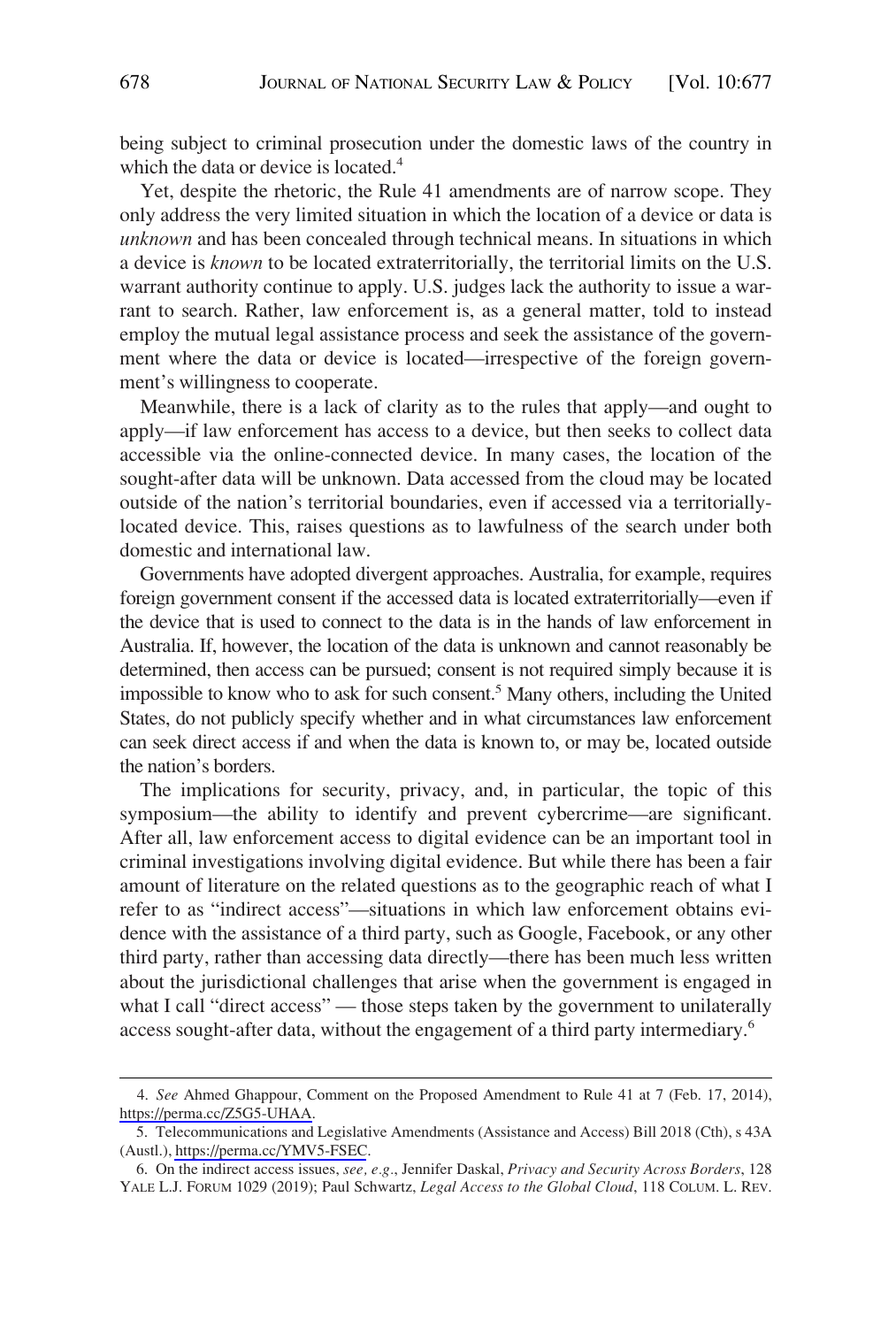The goal of this article is to identify and analyze some of the key unresolved questions. The article starts by examining the current international law rules—or really lack thereof—underlying remote access to devices and data across borders. It then examines various domestic law efforts to regulate the remote accessing of data and devices. And it makes a set of legal and policy recommendations designed to guide law and practice going forward. Specifically, I argue that governments should, as a matter of policy and when reasonably possible, seek consent from foreign governments when accessing devices or computer systems known to be located in a foreign jurisdiction. But I suggest that exceptions may be required to deal with those situations in which location of data is unknown and unknowable; the process of getting consent would unduly jeopardize the investigation or is simply impracticable given things like the rapid mobility of the data being sought. And I suggest that consent should not be required if and when law enforcement has physical access to a device and is merely accessing, via that device, data that automatically downloads from the cloud—even though there is the possibility that some such data may be located out of the investigating country's domestic borders.

A few important notes on scope before I begin:

*First*, the discussion is focused primarily on the jurisdictional questions. It thus references but does not delve into the critically important, and interrelated, questions regarding the specific procedural and substantive standards that do, and should, apply to such access. These are key, foundational issues. Insufficient protections will make any such direct access illegitimate as a matter of human rights law, no matter what the jurisdictional rules. The specifics, however, are complex, demanding careful thought and analysis that are outside the scope of this short Article.7

*Second*, the analysis assumes the prototypically easy case involving the targeted accessing and copying of data that leaves the relevant data intact and available for others to manipulate. It thus assumes a targeted delivery, localized exploitation, and time-limited execution.<sup>8</sup> But a range of other network investigative techniques also can be employed that can delete or alter data, engage in ongoing surveillance, and spread vulnerabilities across systems. In addition, tools that are meant to exploit vulnerabilities in a targeted, limited way can be

<sup>1681 (2018);</sup> Jennifer Daskal, *Borders and Bits*, 71 VAND. L. REV. 179 (2018); Andrew Keane Woods, *Litigating Data Sovereignty*, 128 YALE L.J. 328 (2018); *Commission Staff Working Document, Impact Assessment Accompanying Proposal for a Regulation of the European Parliament and of the Council on European Production and Preservation Orders for Electronic Evidence in Criminal Matters and Proposal for a Directive of the European Parliament and of the Council Laying Down Harmonised Rules on the Appointment of Legal Representatives for the Purpose of Gathering Evidence in Criminal Proceedings*, COM (2018) 225 final (Apr. 17, 2018) [hereinafter *EC Impact Assessment*], [https://perma.](https://perma.cc/AJ69-WJ2M)  [cc/AJ69-WJ2M;](https://perma.cc/AJ69-WJ2M) Peter Swire & Jennifer Daskal, *What the CLOUD Act Means for Privacy Pros*, INT'L ASS'N PRIVACY PROF'LS. (Mar. 26, 2018),<https://perma.cc/33HH-WDSG>.

<sup>7.</sup> *See* SVEN HERPIG, A FRAMEWORK FOR GOVERNMENT HACKING IN CRIMINAL INVESTIGATIONS (2018) (discussing the key issues); Jonathan Mayer, *Government Hacking*, 127 YALE L.J. 570 (2018).

<sup>8.</sup> *See* Mayer, *Government Hacking*, *supra* note 7, at 583-90 (discussing how government malware is deployed, including the various phases of deployment).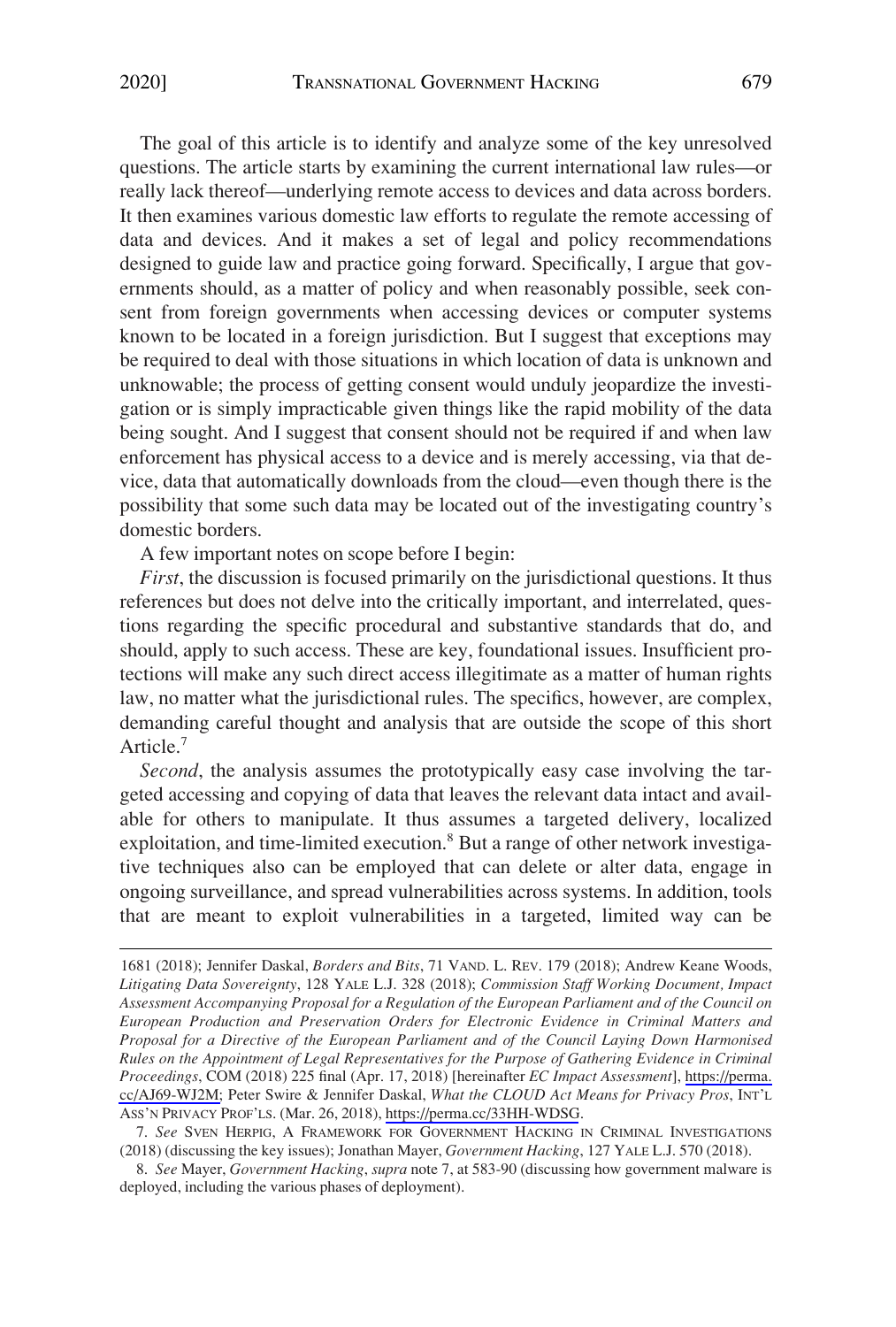mishandled, misappropriated, or result in unintended consequences.<sup>9</sup> Technological, procedural, and substantive safeguards and protections are needed to address those risks. Situations in which law enforcement employs exploits designed to alter or destroy data, devices, or systems or engage in ongoing surveillance raise additional legal and policy concerns and considerations outside the scope of this article.

*Third*, the discussion of international law requirements is and should be understood as just that—a narrow analysis of what international law requires. This analysis is distinct from an evaluation of best practices and policy. As I discuss further in Part III, there are a range of policy and practical reasons why states should, as a matter of domestic law, place limits on extraterritorial access to data or devices, even if international law does not require it. Put simply, international law is important, but it is not the only guiding factor. Thus, the discussion of what international law allows should be read as separate from an analysis of what governments *should* permit.

#### I. INTERNATIONAL LAW

It is a longstanding principle of international law that one state cannot engage in non-consensual law enforcement actions in another state. As a result, State A cannot send agents into State B to seize evidence for law enforcement purposes absent State B's consent. Doing so is generally understood to violate State B's sovereignty and is not permitted under international law.10 This rule makes sense. The idea of, say, Russian law enforcement agents unilaterally and surreptitiously sneaking into a home in Chicago to seize allegedly stolen art is creepy. And it is rightly understood as an international law violation as a result—one that would trigger the right of the United States to take proportionate countermeasures in response.

Conversely, spying across borders is also generally understood to be permitted or at least not prohibited under international law.<sup>11</sup> Espionage can, and almost always does, violate domestic law. But perhaps out of recognition that everyone

<sup>9.</sup> Interview by Sharon Driscoll with Riana Pfefferkorn, Fellow, Ctr. for Internet & Soc'y, Stan. L. Sch. (Sept. 19, 2018),<https://perma.cc/C7PR-49TL>.

<sup>10.</sup> *See, e.g*., Corfu Channel (U.K. v. Alb.), Judgment, 1949 I.C.J. Rep. 4, 34-35 (Dec. 15) (rejecting argument that non-consensual evidence gathering in another state is permitted and therefore justifies a violation of territorial sovereignty); S.S. Lotus (Fr. v. Turk.), Judgment, 1927 P.C.I.J. (ser. A) No. 10, at ¶ 45 (Sept. 7) (laying out principle that "failing the existence of a permissive rule to the contrary[, a State] may not exercise its power in any form in the territory of another State").

<sup>11.</sup> *See* Asaf Lubin, *The Liberty to Spy*, 61 HARV. INT'L L.J. (forthcoming 2019) (excellent discussion of different legal perspectives on the status of spying under international law over time); Ashley Deeks, *Confronting & Adapting: Intelligence Agencies and International Law*, 102 VA. L. REV. 599, 608-10 (2016); Ashley Deeks, *An International Legal Framework for Surveillance*, 55 VA. J. INT'L L. 291, 300-04; *see also* TALLINN MANUAL 2.0 ON THE INTERNATIONAL LAW APPLICABLE TO CYBER OPERATIONS 169-170 n.22 (Michael N. Schmitt ed., 2d ed. 2017) [hereinafter TALLINN MANUAL 2.0] (concluding that there is no international law prohibition of espionage per se); Gary D. Brown & Andrew O. Metcalf, *Easier Said Than Done: Legal Reviews of Cyber Weapons*, 7 J. NAT'L SECURITY L. & POL'Y 115, 116 (2014) (noting a "long-standing (and cynically named) 'gentleman's agreement' between nations to ignore espionage in international law"); Asaf Lubin, *Cyber Law and Espionage Law as Communicating Vessels*, 10 INT'L CONF. ON CYBER CONFLICT 203, 205 (2018).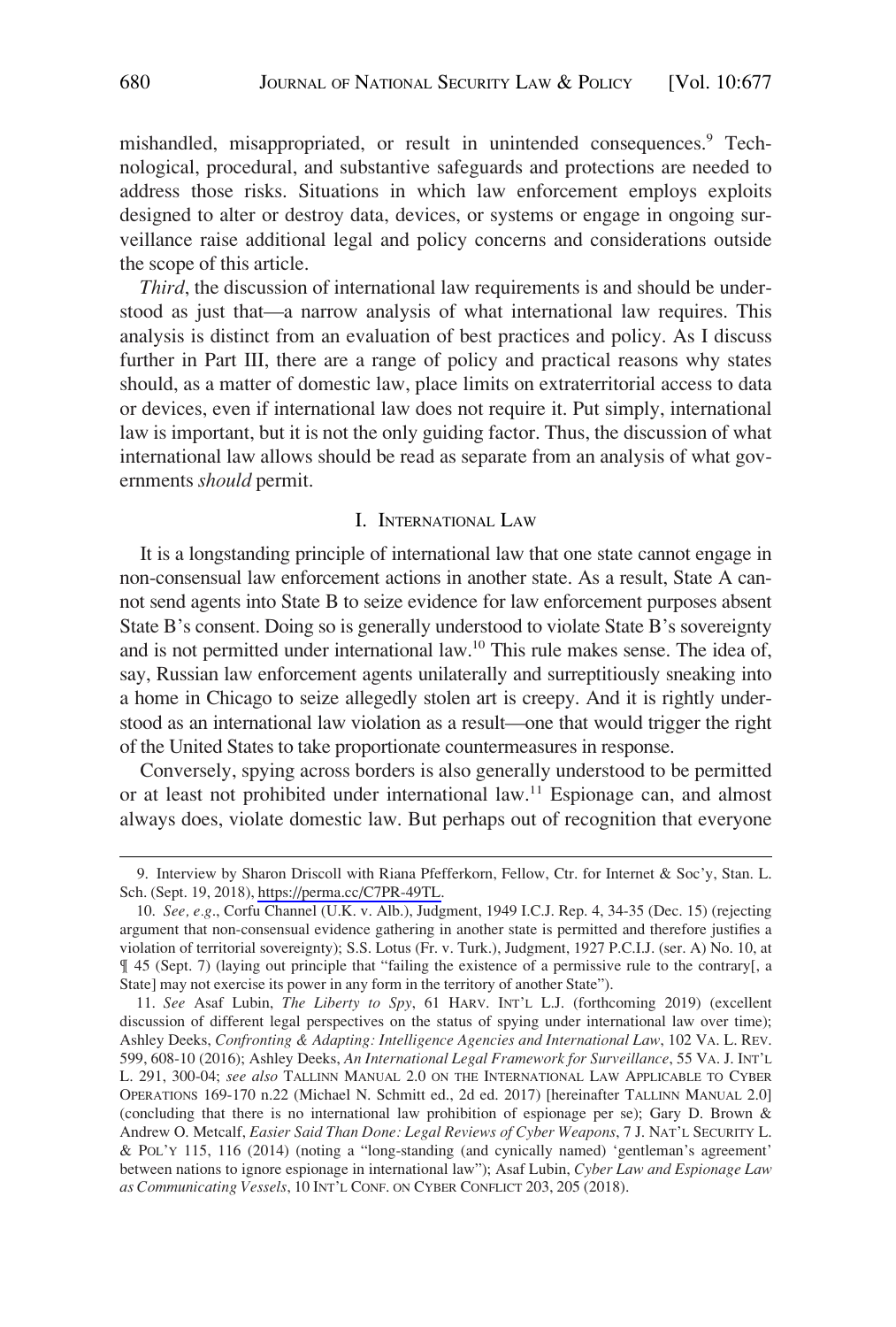does it, espionage in the form of intelligence gathering is not explicitly prohibited under international law. Thus, if a Russian agent enters the United States to spy on a Chicagoan for intelligence gathering purposes, it would not, under the prevailing view, be a breach of international law—although the agent would be in violation of the U.S. Foreign Agents Registration Act, among other possible domestic criminal laws.<sup>12</sup> Even those who argue that undercover spies who cross borders violate the territorial integrity of the non-consenting state where they are acting, and thus violate international law, generally agree that "remote" espionage, or surveillance that takes place without the crossing of humans across international borders, is lawful, or at least not prohibited by international law.<sup>13</sup>

This then raises foundational questions about how to categorize the remote accessing of data by law enforcement. What if Russian law enforcement remotely and surreptitiously accesses U.S.-located 0s and 1s of interest without ever leaving Russia—leaving the data unaltered in any way that affects its ongoing manipulation and use? First, as a threshold measure, it is unclear if the Russian is acting territorially, based on where the agent is physically located or extraterritorially, based on where the data is located.

Second, assuming Russia is considered to be engaging in an extraterritorial enforcement action, is it best analogized to the kind of extraterritorial law enforcement actions that are prohibited? Or is it more like espionage and permitted—or at least not explicitly prohibited?

The answers to these questions turn on an assessment of both territoriality and the meaning and status of sovereignty under international law. It is to these questions that I now turn.

## *A. Territorial or Extraterritorial?*

In prior work I have explored what I call the "un-territoriality of data" namely, the ways in which modern technology challenges basic assumptions as to what is "here" and "there," thereby forcing a rethinking of what is territorial and what is extraterritorial. $^{14}$  How one answers these questions matters. Territoriality, after all, has long been, and remains, a key foundational principle underlying an array of international law rules and norms.<sup>15</sup>

But as I argued previously, and as debates about remote access to data exemplify, the ways in which data moves, is stored, and is accessed across territorial borders raise foundational questions as to how to *assess* territoriality. Is territoriality linked to the location of data? The location of the person accessing the

<sup>12.</sup> *See* 22 U.S.C §§ 611-621 (2018). If, however, coupled with a coercive action, such as, say, destroying the target Chicagoan's office or home, then the actions would rise to the level of a prohibited intervention, thereby triggering the right of countermeasures on the part of the United States.

<sup>13.</sup> *See* Lubin, *The Liberty to Spy*, *supra* note 11 (describing and critiquing this approach).

<sup>14.</sup> *See* Jennifer Daskal, *The Un-Territoriality of Data*, 125 YALE L.J. 326, 329 (2015).

<sup>15.</sup> Contrary to the claims of some, I have never suggested otherwise. *See, e.g*., Andrew Keane Woods, *Against Data Exceptionalism*, 68 STAN. L. REV. 729, 734 n.20 (2016).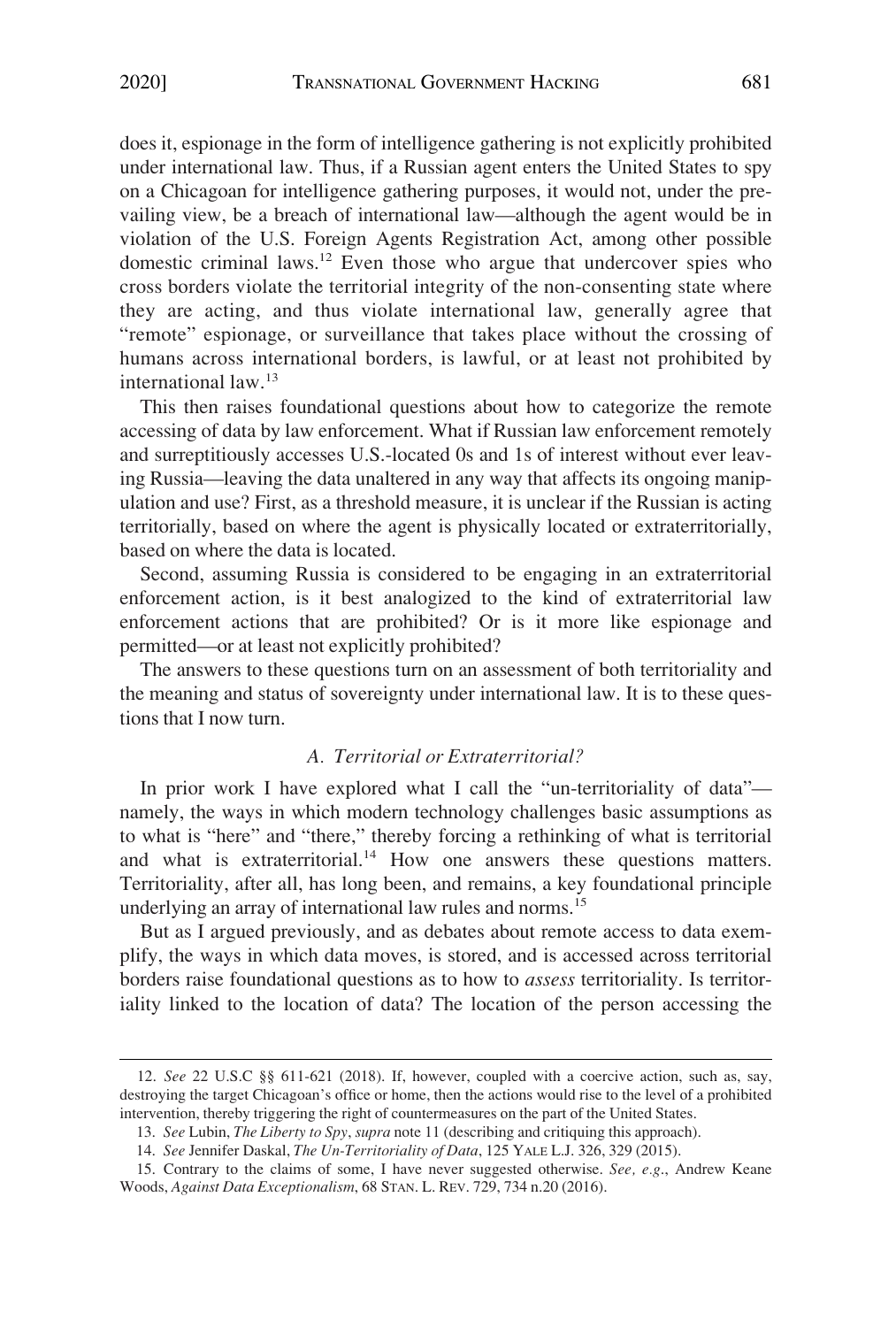data? The location of the person or entity whose data is being accessed? As the question was posed in a European Commission report dealing with the related issue of indirect access, what are the "connecting factors" that matter $?$ <sup>16</sup>

There are various possible answers to these questions. One perspective is represented by what I refer to as the data territorialists—those who focus on the location of the data as the key basis for asserting territorial control. China is squarely in that camp. As is Russia, albeit in a slightly modified form. A data territorialist approach is implicit in the many calls for data location as a means of asserting or guaranteeing access to data as well as other forms of regulatory control.<sup>17</sup> Even those who ostensibly support the free flow of data exhibit data territorialist tendencies at time. In restricting the transfers of data outside the EU absent a finding of adequate data protection safeguards, the EU, for example, presumes that location of data (whether in or out of the EU) dictates control.<sup>18</sup>

Another approach, as expressed in the *Tallinn Manual 2.0 on the International Law Applicable to Cyber Operations*, focuses, for purposes on law enforcement jurisdiction, on where the data is "meant to be accessible from," rather than its actual location.<sup>19</sup> If data is "publicly available"—such as that on the open Internet—accessing of that data is a territorial exercise of jurisdiction, regardless of where the underlying 0s and 1s are located.20 This position is also reflected in the Council of Europe's Budapest Convention.<sup>21</sup> But the Tallinn Manual goes a step further than what is authorized by the Budapest Convention—applying this rule to non-publicly available information as well. If non-publicly available information, such as the content of chats, closed online forums, or non-indexed Internet hosting services such as Tor, is "meant to" be accessible to at least one

<sup>16.</sup> *EC Impact Assessment*, *supra* note 6, at 28 n.44.

<sup>17.</sup> See, e.g., ALBRIGHT STONEBRIDGE GROUP, DATA LOCALIZATION: A CHALLENGE TO GLOBAL COMMERCE AND THE FREE FLOW OF INFORMATION (2015), [https://perma.cc/GJJ2-SJ74.](https://perma.cc/GJJ2-SJ74) There are a range of different reasons why nations impose such restrictions, some but not all connected to a desire to establish exclusive territorial-based control. *See* Courtney Bowman, *Data Localization Laws: An Emerging Global Trend*, JURIST (Jan. 6, 2017, 9:53 AM),<https://perma.cc/JYA2-W3JP>.

<sup>18.</sup> Commission Regulation 2016/679, 2016 O.J. (L 119) 1, art. 48 [hereinafter GDPR]. The United States also adopts a version of data sovereignty with respect to transfer restrictions embedded in the Stored Communications Act, which prohibits U.S.-based providers from disclosing communications content to foreign governments. Unlike the category of data sovereignty I am focused on here, however, the restrictions are not tied to data location. In other words, the restrictions arguably limit such transfers whether the underlying data is held in the United States or not.

<sup>19.</sup> TALLINN MANUAL 2.0, *supra* note 11, at 69-70 (drafted by leading international law scholars from around the world); *id*. at 2-3 (describing the Manual as a "reflection of the law as it existed at the point of the Manual's adoption," rather than a best practices or progressive policy guide); *see also*  Michael N. Schmitt & Liis Vihul, *Sovereignty in Cyberspace: Lex Lata Vel Non?*, 111 AM. J. INT'L L. UNBOUND 213, 214 (2017).

<sup>20.</sup> TALLINN MANUAL 2.0, *supra* note 11, at 69 ¶ 12.

Convention on Cybercrime [hereinafter Budapest Convention], art. 32(a), *opened for signature*  21. Nov. 23, 2001, 10 E.T.S. 185,<https://perma.cc/47Q3-SAQW>(specifying that "a Party may, without the authorization of another Party. . . access publicly available (open source) stored computer data, regardless of where the data is located geographically").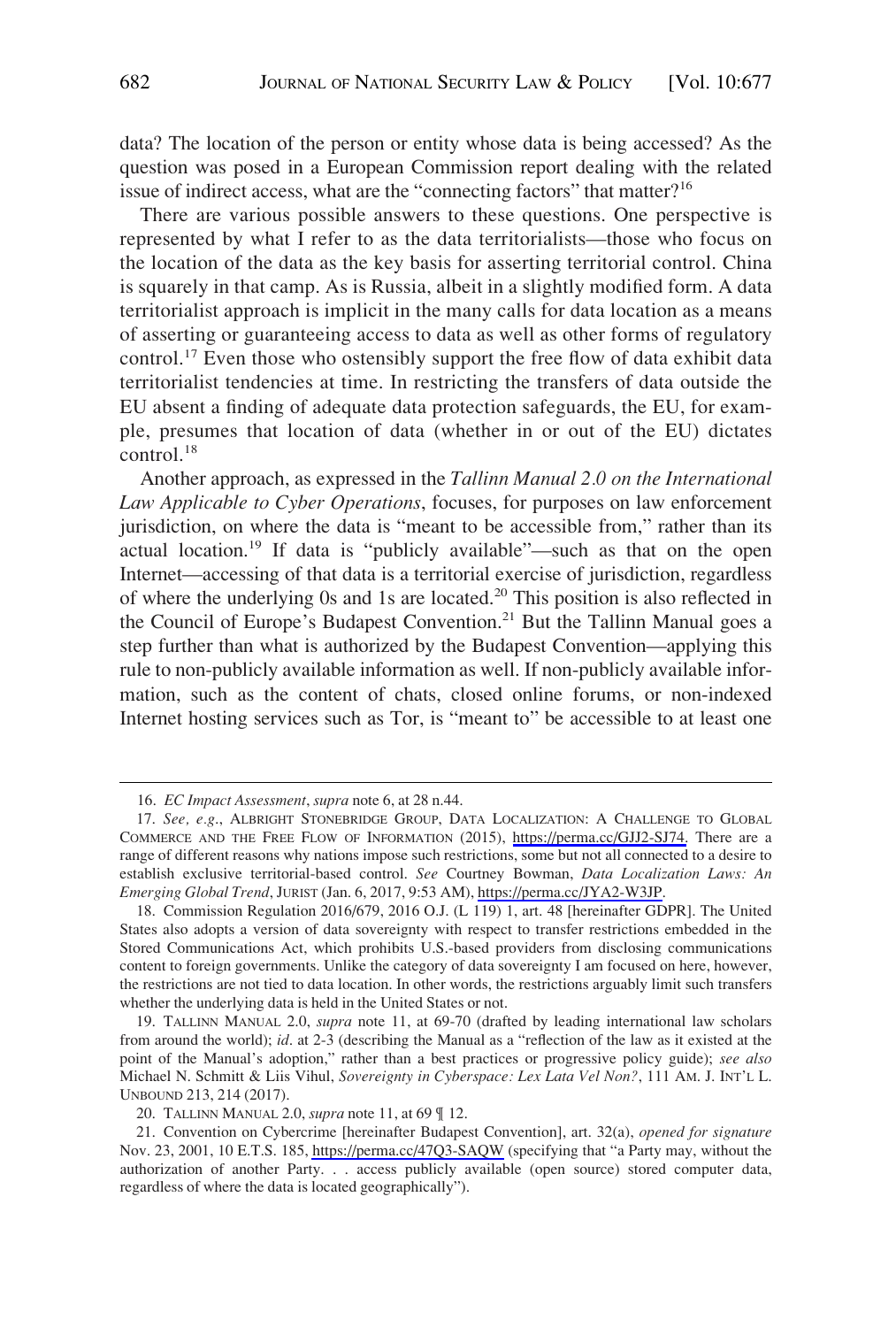user in the state, then access is territorial, according to the Tallinn Manual. The location of the underlying data is irrelevant in those situations.<sup>22</sup>

Consistent with this approach, the Tallinn Manual also considers government action to be territorial if law enforcement uses false pretenses to obtain the relevant password and access non-public data accessible to someone in the state's territorial borders. So long as the data was meant to be accessible to *someone* in the state, it does not matter that law enforcement logs onto a site housed on servers located outside the nation's border; the fact that it was not meant to be accessed by the investigating law enforcement agents is irrelevant.<sup>23</sup> If, however, law enforcement is accessing data "not meant to" be made available to anyone in the state, such as the data stored on a personal computer located outside the state, then access is deemed extraterritorial.<sup>24</sup>

According to this dividing line, the accessing of extraterritorially-located data from a territorially-located device is almost always a territorial action. That data is "meant to" be accessed from within the state. By contrast, the remote access of an extraterritorially-located personal device is almost always an extraterritorial action, absent some basis for concluding that the device was meant to be remotely accessible.

As Professor Kirsten Eisensechr has ably articulated, the practical and normative questions raised by this approach are myriad:<sup>25</sup> How does one ascertain what is "meant to" be accessible? "Meant to" by whom—the user, the service provider, or some combination thereof? What about the temporal issues? If a user travels overseas and remotely accesses data while doing so, is it "meant to" be accessible in that location for the time period the person is traveling, into perpetuity, or something in between? And what about the situations in which an overseas employee is given permission to remotely access a company's computer systems, via a remote desktop program or other means? Is law enforcement acting territorially if it remotely accesses that company's overseas networks, simply because a single employee within the state is "meant to" have  $access?^{26}$  In addition to the range of practical difficulties, it is normatively problematic to base an assessment of territoriality on user intent and actions, particularly in those situations in which most key operations and players are located extraterritorially.

A modified approach—and one that I have long supported in connection with the related debates on indirect access—also focuses on factors other than location of data and proposes a multi-factored assessment that incorporates things like the location and nationality of the target, rather than where data is "meant to" be accessed from.<sup>27</sup> This alternative approach is premised on respect for the

<sup>22.</sup> TALLINN MANUAL 2.0, *supra* note 11, at 69-70 ¶ 13.

<sup>23.</sup> *Id*.

<sup>24.</sup> *Id*. at 70 ¶ 14.

<sup>25.</sup> *See* Kristen E. Eichensehr, *Data Extraterritoriality*, 95 TEX. L. REV. 145, 150-54 (2017).

<sup>26.</sup> *Id*. (laying out these and related questions that arise).

*See* Jennifer Daskal, *Borders and Bits*, 71 VAND. L. REV. 179 (2018); Jennifer Daskal, Peter 27. Swire & The´odore Christakis, *The Globalization of Criminal Evidence*, INT'L ASS'N PRIVACY PROF'LS. (Oct. 16, 2018), [https://perma.cc/FQ8P-ZBLV.](https://perma.cc/FQ8P-ZBLV)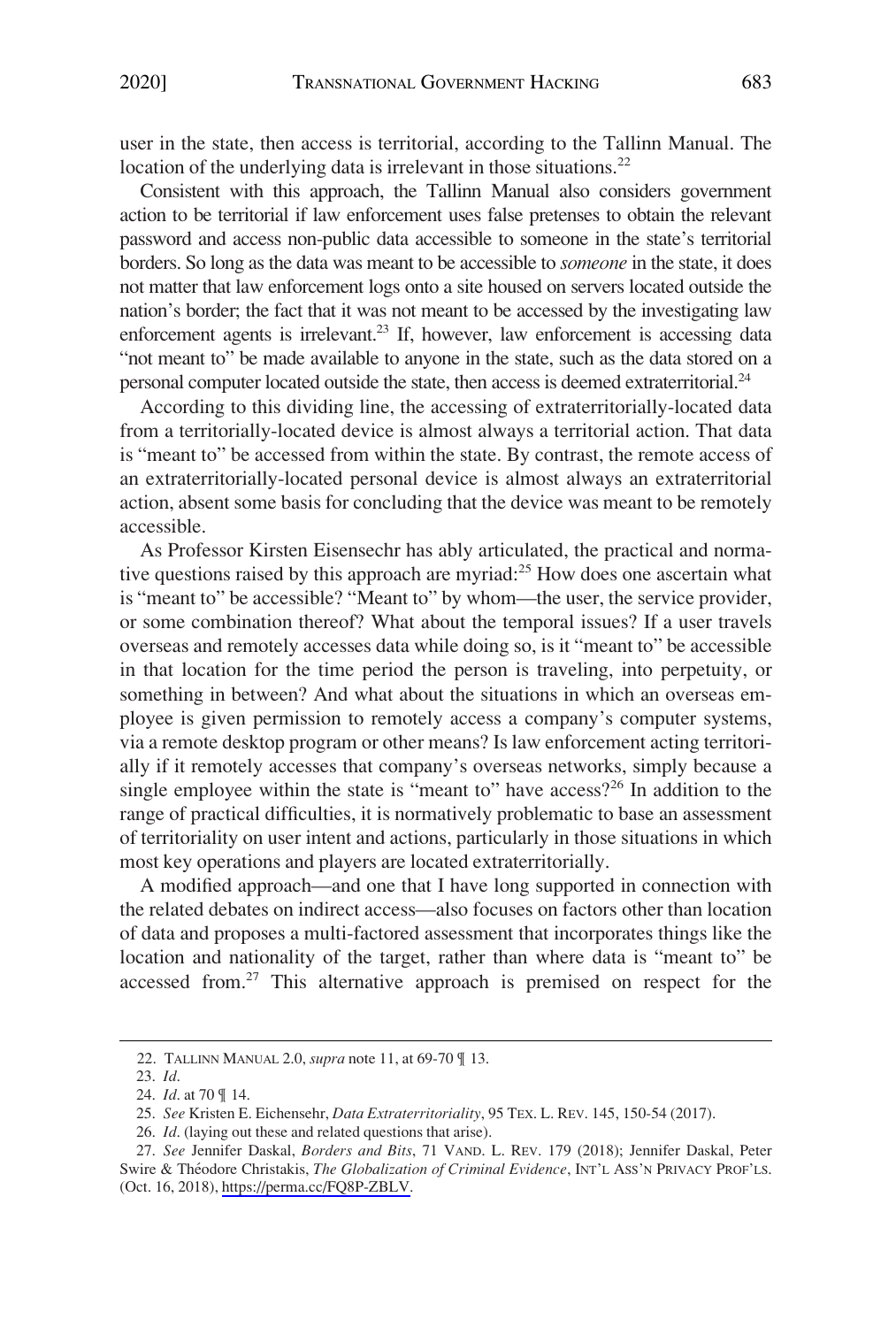sovereign interest in protecting territorial integrity. But it takes explicit note of the increasing mismatch between the technical infrastructure that spans the globe and the physical borders of nation-states. It is thus premised on a recognition of two key issues:

*First*, the location of data is increasingly delinked from key sovereign interests, including, importantly, the sovereign interest in securing one's own borders and in protecting the security of one's own nationals and residents. Defending against national security threats can require access to—and at times manipulation of data that is located extraterritorially. Even local criminal investigations, involving fully local victims, perpetrators, and crime scenes, often depend entirely on data that is located outside one's territorial boundaries. As just one measure, a 2018 European Commission study found that 55% of the data of interest to EUbased law enforcement officials engaged in the investigation and prosecution of domestic crime is held by providers located across territorial borders; much of the relevant data is located extraterritorially as well.<sup>28</sup> As a result, an understanding of territoriality that is linked exclusively to the location of 0s and 1s fails to protect the underlying interest in promoting security, privacy, and other core values and interests that territorial sovereignty is meant to protect.

*Second*, how one defines what is and is not territorial is itself constructed. The goal is thus to identify the core sovereign interest at stake and assess territoriality in ways that, to the extent possible, maps onto and protects those interests. It means looking at things like the location of the crime and the location and nationality of the target, rather than the location of data, in determining what is and is not a legitimate exercise of the state's law enforcement authorities—and hence what is and is not understood as territorial.

This perspective supports the approach taken in recently enacted legislation in the United States—and now implicitly endorsed by the European Commission in its draft e-Evidence proposals—that the state's relationship to the target of an investigation matters much more than the location of the underlying data. Thus, with respect to the related question of indirect access, U.S. law now specifies that if law enforcement serves a judge-issued warrant or other lawfully-issued disclosure on a third-party company, that company must turn order must turn over all responsive data within their possession, custody, or control, regardless of data location.<sup>29</sup> Yet, the law also explicitly recognizes that such broad authority to search sometimes conflicts with foreign government interests in protecting their own citizens' and residents' data. It thus incorporates a statutory motion to quash

<sup>28.</sup> *EC Impact Assessment*, *supra* note 6, at 14.

<sup>29.</sup> *See* Stored Communications Act, Pub. L. No. 99-508, tit. II, 100 Stat. 1848, 1860-68 (1986) (codified as amended at 18 U.S.C. §§ 2701-12); Clarifying Lawful Overseas Use of Data (CLOUD) Act, Pub. L. No. 115-141, 132 Stat. 348 (2018) (enacted) (codified in scattered sections of 18 U.S.C.). Of course, there also must be jurisdiction to compel—meaning the provider has to have a sufficient territorial nexus to the US to support such jurisdiction. *See* Justin Hemmings, Sreenidhi Srinivasan & Peter Swire, *Defining the Scope of 'Possession, Custody, or Control' for Privacy Issues and the Cloud Act*, 10 J. NAT'L SECURITY L. & POL'Y 631 (2020).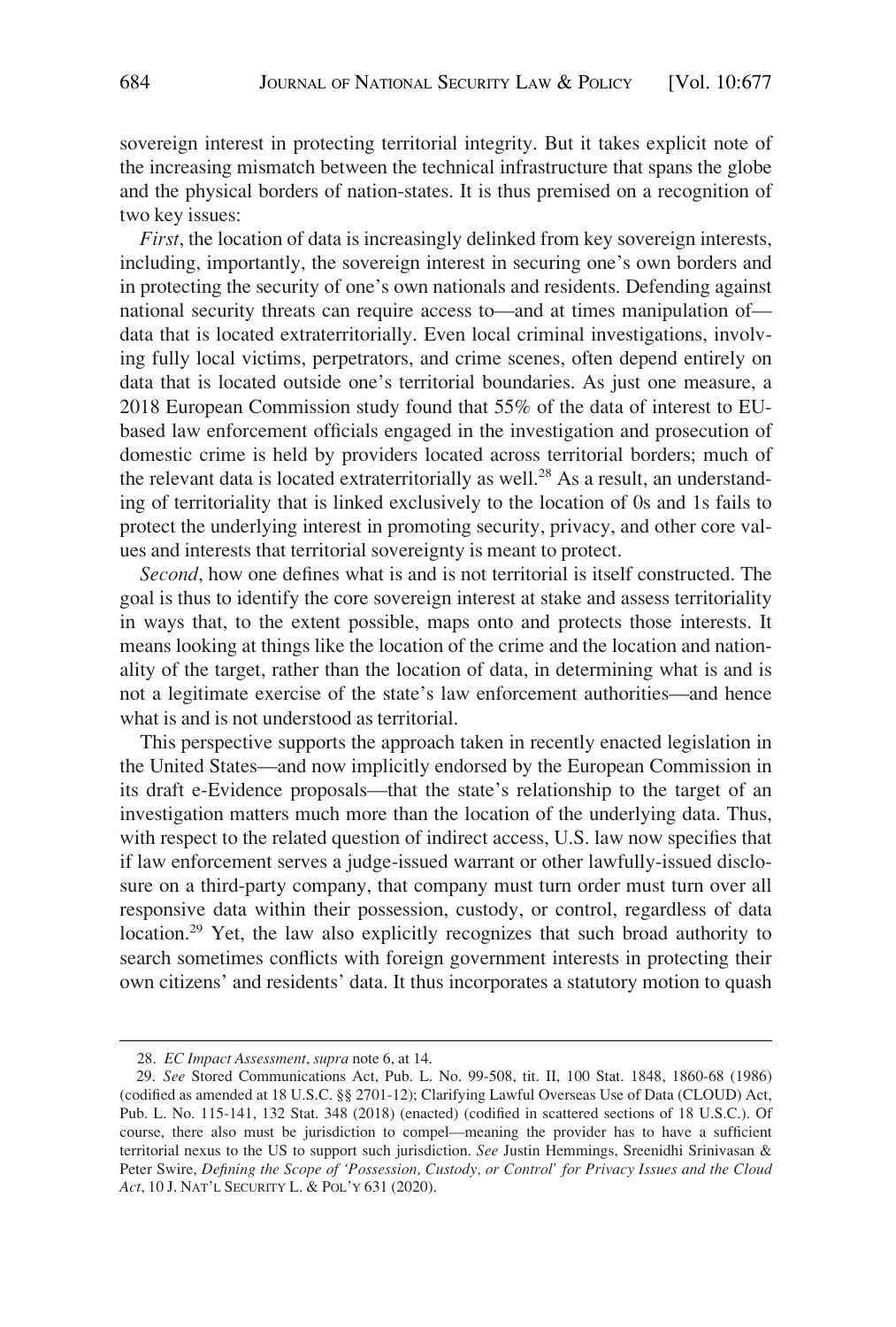if, in certain, albeit limited circumstances, the United States is seeking the data of a foreigner outside the United States and the request creates a conflict with foreign government laws.30 Here, the key triggering factor is the location and nationality of the investigatory target, rather than the location of the data.<sup>31</sup> The EU's draft e-Evidence Regulation, if enacted, similarly would require providers subject to EU member states' to disclose responsive data, regardless of where the data is located.<sup>32</sup>

By analogy, if law enforcement has physical access over and lawful authority to search a device, the underlying data accessed via that device would not in and of itself turn what would otherwise be a territorial search into extraterritorial one. By contrast, the remote accessing of a device that is itself located across borders would be deemed an extraterritorial search. That said, in both scenarios the remote accessing of a computer network system or device across territorial borders directly by law enforcement raises additional issues that need to be taken into account—issues I return to in Part III.

## *B. An International Law Violation?*

The mere fact that something is extraterritorial does not necessarily make it unlawful as a matter of international law. Instead we now must turn to the second key question: Does the remote accessing of data, a device, or computer network system across borders violate international law?

At a foundational level, international law scholars are currently engaged in a heated debate about territorial sovereignty under international law and its

<sup>30.</sup> CLOUD Act §§ 103(a), (b) (codified at 18 U.S.C. §§ 2703(h), 2713). This, however, can only be brought in the limited circumstances in which the conflict arises between U.S. and the law of countries with which the United States has a bilateral access-to-data agreement authorized in a separate part of the Act. *See infra*, note 31. As of this writing, that is a null set, although it is expected that an agreement between the United States and the U.K. will go into effect in July 2020. The Act separately includes a rule of construction, making clear that companies can raise common-law motions to quash based on conflict of law concerns in those situations in which the new statutory mechanism is not available, although does not provide any guidance as to how courts are to resolve such claims. CLOUD Act §103(c).

A separate part of the CLOUD Act takes a similar tack. It establishes a new mechanism for the 31. United States to enter into bilateral agreements with foreign nations, pursuant to which the partner countries are able to directly demand communications content from U.S.-based service providers, subject to a number of procedural and substantive baseline protections. Yet, here too, the law distinguishes between foreign access to foreigners' data and foreign access to United States' citizen and resident data—permitting foreign government direct access to foreigners' data only. If foreign governments seek U.S. person data, they must continue to make a diplomatic request to the United States, via the mutual legal assistance process, for that data. This reflects an assessment that U.S. rules should govern access to U.S. citizen and resident data, whereas foreign government rules can govern foreign access to foreigners' data. *See* CLOUD Act § 105 (codified at 18 U.S.C. § 2523). For a more detailed analysis, see Jennifer Daskal, *Privacy and Speech Across Borders*, Yale L.J. FORUM 1029; Jennifer Daskal & Peter Swire, *Frequently Asked Questions about the U.S. CLOUD Act*, CROSS BORDER DATA FORUM (Apr. 16, 2019), [perma.cc/QWS4-L9C2.](https://perma.cc/QWS4-L9C2)

<sup>32.</sup> *Proposal for a Regulation of the European Parliament and of the Council on European Production and Preservation Orders for electronic evidence in criminal matters*, COM (2018) 225 final (Apr. 17, 2018).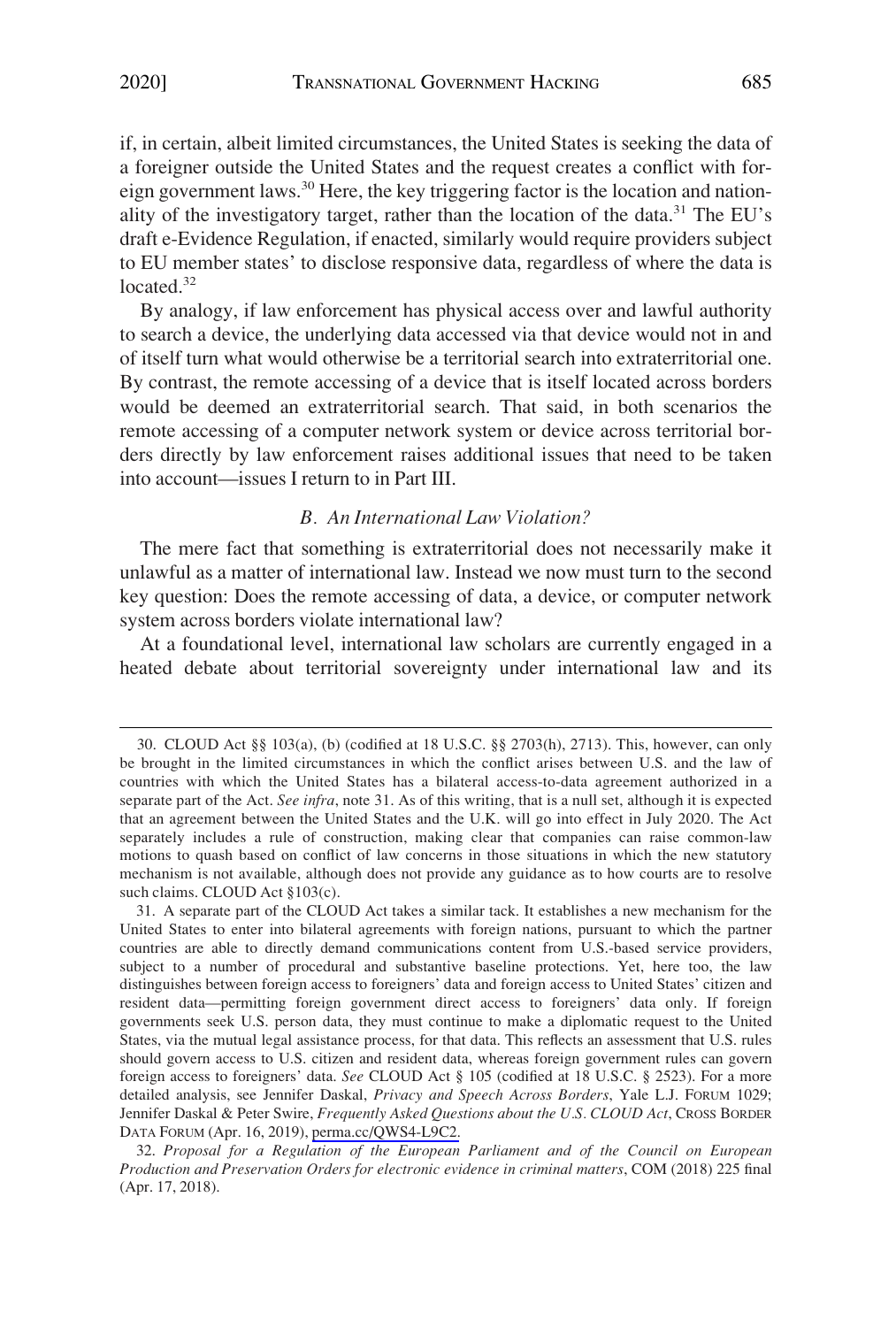application to cyberspace. Is respect for territorial sovereignty a binding international law rule or a principle upon which other more specific rules are based? If it is a binding rule, at what point is the rule of sovereignty violated? And if not, then the question of line-drawing still exists: When does a cross-border action violate other international law rules, including the prohibition on non-intervention?

For drafters of the *Tallinn Manual*, territorial sovereignty is a binding rule of international law—a position explicitly endorsed by the Government of the Netherlands among others.<sup>33</sup> That said, as the Tallinn Manual recognizes, it is not always simple to determine when such cross-border cyber intrusions cross the line into becoming a sovereignty violation.<sup>34</sup> The Tallinn Manual thus lays out a test for determining whether a particular cyber action violates sovereignty—those that (i) cross a threshold level of intrusiveness, or (ii) interfere with or usurp an "inherently governmental function."<sup>35</sup>

But as the Manual also notes, there is disagreement as to when either of these conditions are met. Among the disputed questions: Do actions that lead to a loss of functionality but do not cause physical damage to the device or infrastructure that houses the data constitute a sovereignty violation? What constitutes an inherently governmental function (a concept the Tallinn Manual asserts is critical but does not clearly define)?36

Others take the position that sovereignty is a *principle* that provides a foundational set of norms undergirding other legal rules but is not itself an independent legal rule applicable to cyberspace.<sup>37</sup> This view was expressed by then-U.K. Attorney General Jeremy Wright, in a May 2018 speech:

TALLINN MANUAL 2.0, *supra* note 11; Letter from Ministry of Foreign Affairs of the Kingdom of 33. the Netherlands, to President of the House of Representatives of the Kingdom of the Netherlands, app. at 2-3 (July 5, 2019) [hereinafter Netherlands International Law Statement], [perma.cc/8TRS-DKBZ](https://perma.cc/8TRS-DKBZ)  (concluding that "that respect for the sovereignty of other countries is an obligation in its own right, the violation of which may in turn constitute an internationally wrongful act" and endorsing the Tallinn Manual approach); *see also* Schmitt & Vihul, *supra* note 19; Michael N. Schmitt, *"Virtual" Disenfranchisement: Cyber Election Meddling in the Grey Zones of International Law*, 19 CHI. J. INT'L L. 30, 40, 43 (2018).

<sup>34.</sup> *See* TALLINN MANUAL 2.0, *supra* note 11, at 19 (noting, in a classically understated manner, that the "precise legal character of remote cyber operations that manifest on a State's territory is somewhat unsettled in international law").

<sup>35.</sup> *Id*. The Netherlands endorsed this particular test for assessing sovereign violations as well. *See*  Netherlands International Law Statement, *supra* note 33.

<sup>36.</sup> The Manual lists various activities that it considers covered: the manipulation of data that interferes with the conduct of elections, collection of taxes, delivery of social services, conduct of diplomacy, and performance of key national defense activities. *See* TALLINN MANUAL 2.0, *supra* note 11, at 22. Interestingly, the Manual also concludes that intent does not matter. A sovereignty breach occurs even if unintended—if, for example, State A conducts a cyber operation against State B, but the operation inadvertently causes loss of functionality in State C. In that case, State C's sovereignty has been violated by State A, even though State A did not intend such a violation. *Id*. at 24-25.

<sup>37.</sup> Gary P. Corn & Robert Taylor, *Sovereignty in the Age of Cyber*, 111 AM. J. INT'L L. UNBOUND 207, 207-208 (2017); Eichensehr, *supra* note 25; Gary Corn & Eric Jensen, *The Technicolor Zone of Cyberspace - Part I*, JUST SECURITY (May 30, 2018) [hereinafter Corn & Jensen, *Part 1*], [https://perma.](https://perma.cc/RZ4L-LT6N)  [cc/RZ4L-LT6N;](https://perma.cc/RZ4L-LT6N) Gary Corn & Eric Jensen, *The Technicolor Zone of Cyberspace, Part 2*, JUST SECURITY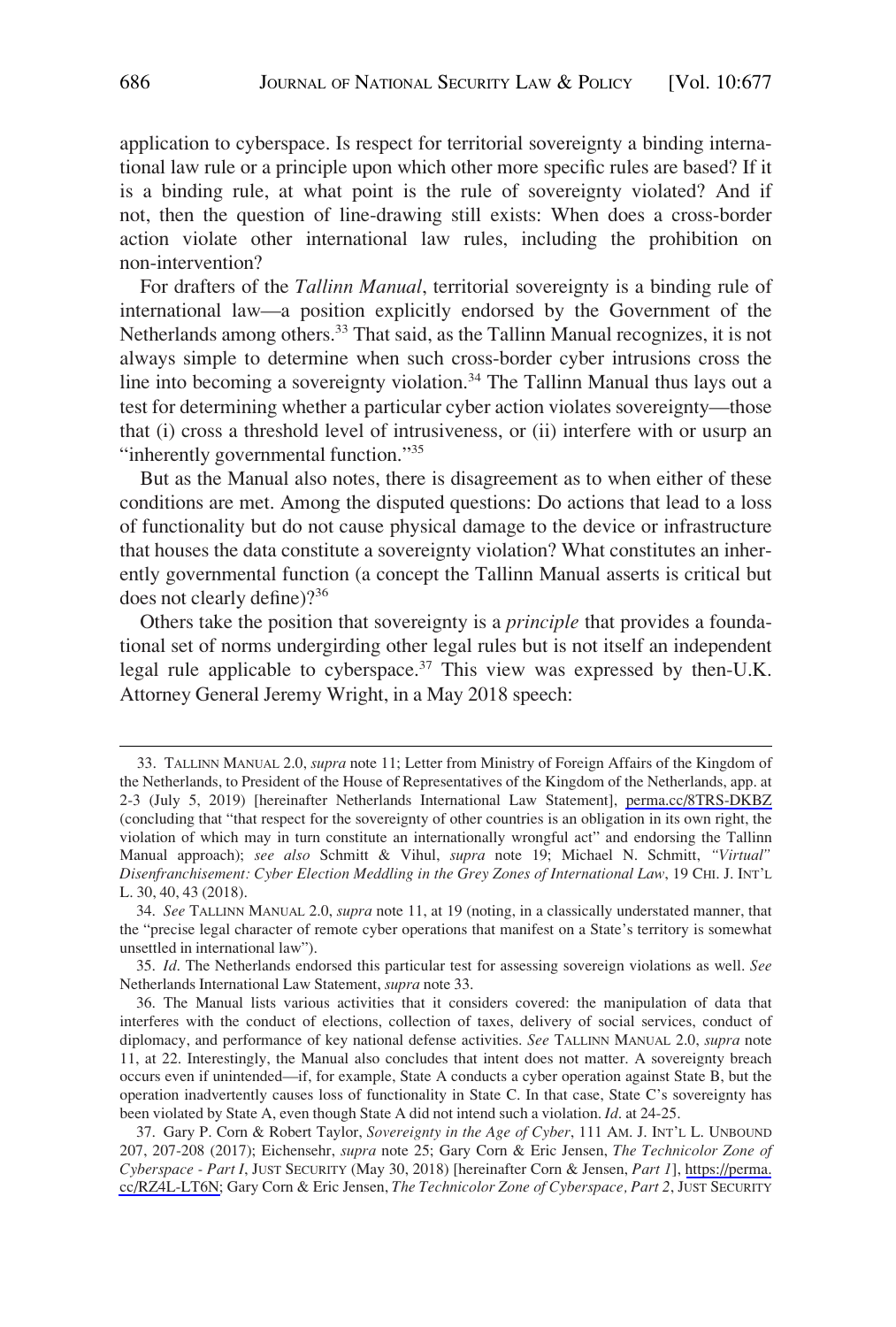Some have sought to argue for the existence of a cyber specific rule of a "violation of territorial sovereignty" in relation to interference in the computer networks of another state without its consent. . . . But I am not persuaded that we can currently extrapolate from th[e] general principle [of sovereignty] a specific rule or additional prohibition for cyber activity beyond that of a prohibited intervention.<sup>38</sup>

Attorney General Wright went on to emphasize: "The U.K. Government's position is therefore that there is no such rule as a matter of current international  $law.$ "39

For Attorney General Wright and several cyber scholars, cyber actions that cross into the realm of an intervention—generally defined as a coercive action that interferes with the internal affairs of the state<sup>40</sup>—are prohibited. But violations of sovereignty that fall short of an intervention are not international law violations, even if a range of such actions could be, and are, criminalized under states' domestic laws.

In some ways, the scholarly dispute is a distraction. Even those who argue for sovereignty as a binding international rule recognize that there are a range of cross-border cyber-related actions that fall short of interfering with sovereignty. And those who argue that protection of sovereignty is a principle, rather than a binding international law rule, recognize that actions rising to the level of a prohibited intervention violate the law. Line-drawing is needed either way. And depending on how one draws these lines, the two sides may not be as far apart as it might otherwise seem.

That said, the starting point differs significantly for those who view sovereignty as a legally binding obligation and those who argue the need to protect sovereignty is a principle, but not an independent rule. Those who take the sovereignty-as-law position are more likely to find a range of low-level and unconsented-to cyber actions across borders to be unlawful intrusions. They are,

<sup>(</sup>June 8, 2018) [hereinafter Corn & Jensen, *Part 2*], [https://perma.cc/54H6-3LSR;](https://perma.cc/54H6-3LSR) *cf*. Daskal, *supra* note 27.

<sup>38.</sup> Jeremy Wright, U.K. Attorney General, Address at Chatham House Royal Institute for International Affairs: Cyber and International Law in the 21st Century (May 23, 2018).

*Id*. France's Ministry of Defense has also weighed in on the issue. *See* France's Minister of 39. Defense, International Law Applied to Operations in Cyberspace, [https://www.defense.gouv.fr/content/](https://www.defense.gouv.fr/content/download/567648/9770527/file/international+law+applied+to+operations+in+cyberspace.pdf)  [download/567648/9770527/file/international](https://www.defense.gouv.fr/content/download/567648/9770527/file/international+law+applied+to+operations+in+cyberspace.pdf)+law+applied+to+operations+in+cyberspace.pdf. But as Gary Corn points out, despite the many claims to the contrary, France is equivocal as its views, stating that an unauthorized penetration of its systems or effects produced on French territory *may*  constitute a breach of sovereignty and that the gravity of any breach will be considered on a case-bycase basis. *See* Gary Corn, *Punching the Edges of the Grey Zone: Iranian Cyber Threats and State Cyber Responses*, JUST SECURITY (Feb. 11, 2020), [https://www.justsecurity.org/68622/punching-on](https://www.justsecurity.org/68622/punching-on-the-edges-of-the-grey-zone-iranian-cyber-threats-and-state-cyber-responses/)[the-edges-of-the-grey-zone-iranian-cyber-threats-and-state-cyber-responses/](https://www.justsecurity.org/68622/punching-on-the-edges-of-the-grey-zone-iranian-cyber-threats-and-state-cyber-responses/).

<sup>40.</sup> *See generally* Philip Kunig, *Prohibition of Intervention*, *in* MAX PLANCK ENCYCLOPEDIA OF PUBLIC INTERNATIONAL LAW (2008) (defining principle of non-intervention); Katja S. Ziegler, *Domaine Re´serve´*, *in* MAX PLANCK ENCYCLOPEDIA OF PUBLIC INTERNATIONAL LAW (2013) ("The notion of domaine réservé (reserved domain) describes the areas of State activity that are internal or domestic affairs of a State and are therefore within its domestic jurisdiction or competence.").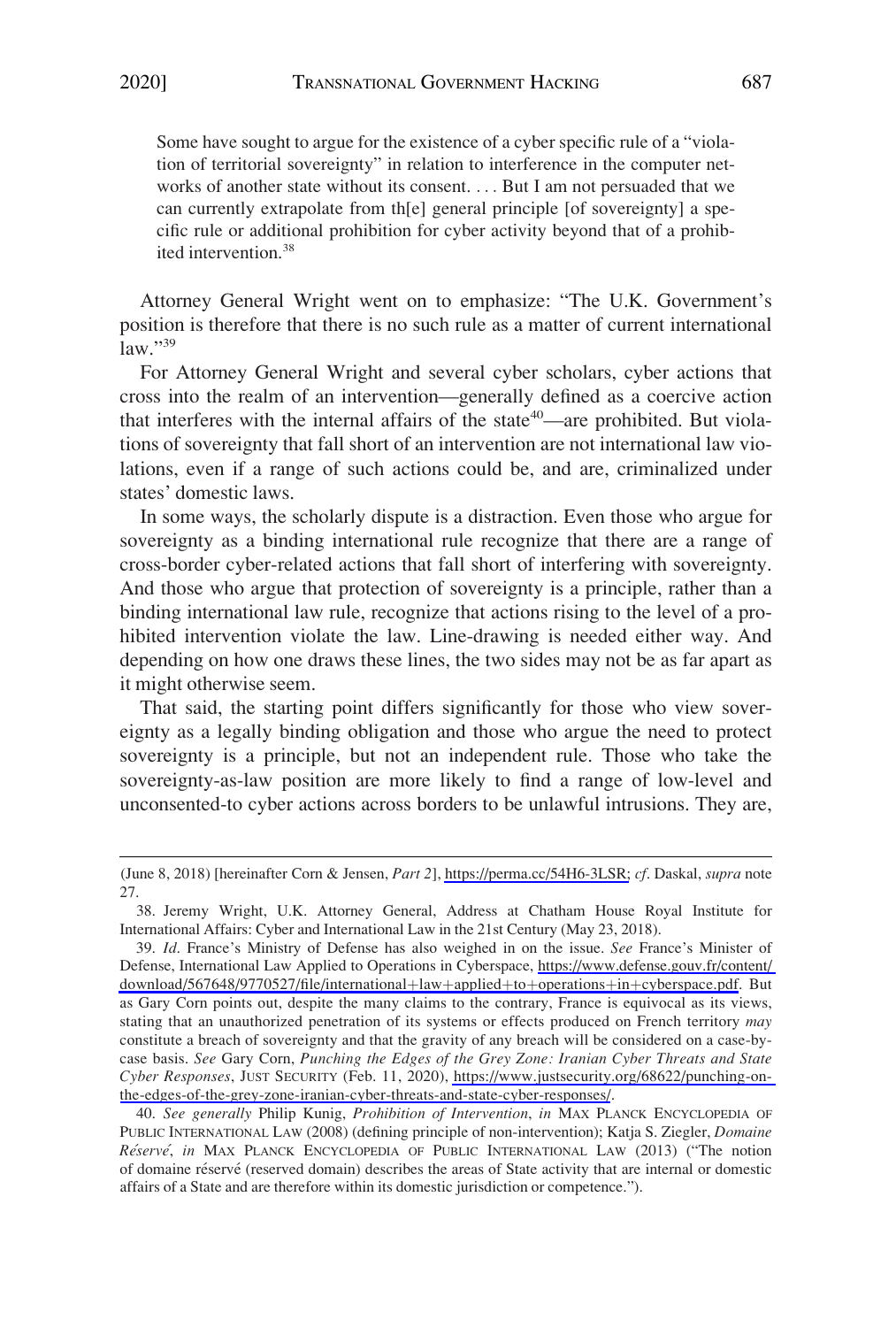after all, legitimately concerned about a wild west of cyberspace in which states can act with impunity across borders and manipulate data in ways that can have practical effects or shape the balance of power, even if they do not involve the use or threat of force.<sup>41</sup>

Conversely, those who deem sovereignty a principle rather than a binding legal rule generally do so in order to enable states to more freely engage in a wider range of unconsented-to cyber actions across state borders. The sovereignty as principle perspective stems, in part, from a recognition that there are a range of situations in which consent is either impractical, infeasible, or both. In the context of law enforcement investigations, for example, consent requirements can risk tipping off the very person who is being investigated. Complex counterterrorism operations may involve data or devices located in multiple countries. In many situations, the location of particular data or a device may be unknown, making exante host state consent infeasible. Such an approach recognizes the messy reality and thus reflects a desire to liberate states from the requirement of host state consent.

## *C. Sorting it All Out*

My goal here is to raise the key considerations, not provide a definitive answer—an effort that would require a tome, or perhaps multiple tomes. In so doing I make three overarching observations.

*First*, while this essay focuses on law enforcement access to data, the international law rules do not and should not vary based on whether the purpose of the information gathering is for intelligence or evidence gathering. It might be tempting to say that, based on long-standing practice with respect to espionage, that international law permits, or at least does not prohibit, cross-border information gathering for intelligence purposes. And it might be tempting to say, also based on long-standing rules with respect to enforcement jurisdiction that international law prohibits cross-border information gathering for evidence gathering and other law enforcement purposes.

But such a purpose-based test will be almost impossible to implement. It assumes a clear-cut division of intelligence and law enforcement operations that can easily be discerned, where in practice the lines between intelligence gathering and law enforcement are often blurred. Moreover, even when there are relatively clear-cut divisions between law enforcement and intelligence operations, information obtained for one purpose may ultimately be shared and used for another. In such situations, how does one assess purpose? Based on the entity that did the information gathering—an easily manipulated factor? Based on how it is ultimately used—a consideration that raises all kinds of practical complexities, given the inevitable and perhaps lengthy time lag between collection and use?

*See, e.g*., David E. Sanger & Nicole Perlroth, *U.S. Escalates Online Attacks on Russia's Power*  41. *Grid*, N.Y. TIMES (June 15, 2019), [perma.cc/RAV2-VM3K](https://perma.cc/RAV2-VM3K) (highlighting the risk of escalatory cyber incursions and counter-responses across borders).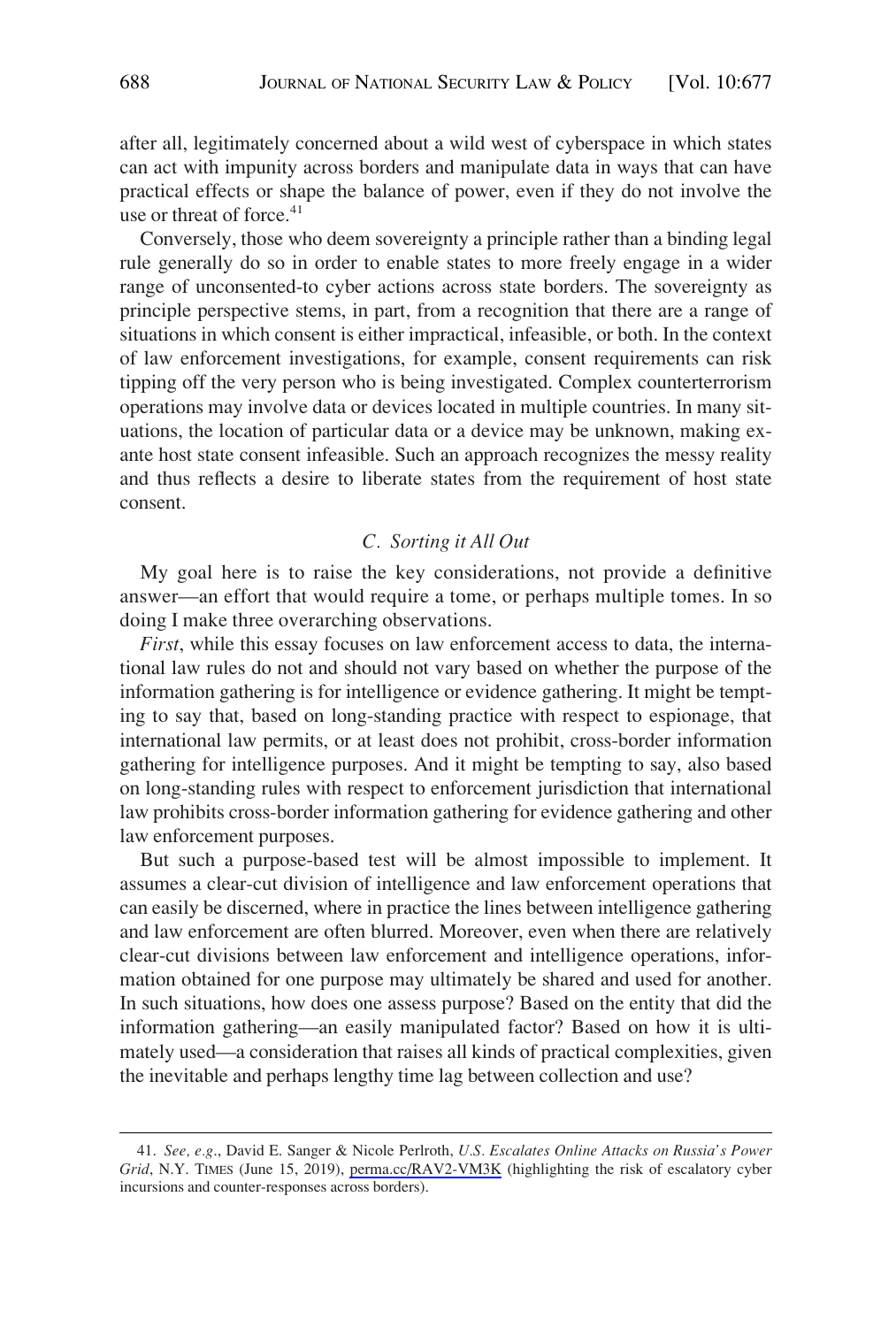I thus start from the premise that international law rules governing law enforcement access should focus on the nature of state *action* and its effect, rather than the *purpose or intent* of the particular action. This approach also means that while this essay is addressing the international law rules as they pertain to law enforcement, they should be understood as general rules that will have broader application, with implications for intelligence gathering—and, depending on the details, perhaps counterterrorism and other operations as well.

*Second*, rules that categorically prohibit the non-consensual accessing of 0s and 1s in another nation's borders fail to protect the key sovereign interests at stake—interests that are often delinked to the location of 0s and 1s. Such rules give states undue veto power based simply on the fact that third parties have decided to host data in their jurisdiction, even in situations in which the nation has no articulable interest in the data other than the fact that it is physically located within the nation's borders.

*Third*, as a result, rules should be designed to reflect this reality. Those who view sovereignty as a principle rather than a binding rule provide the greatest flexibility to design the rules that better reflect the key interest at stake—in an array of different areas, not just with respect to law enforcement. But a similar flexibility could also be achieved by recognizing sovereignty as a binding rule, but then defining sovereignty in a way that is tied to a range of factors delinked from the location of 1s and 0s. No matter what the starting point, a state should not be at risk for violating international law any time they engage in the non-consensual accessing of data across borders, particularly in situations in which the state is seeking the data of one of its residents or citizens, pursuant to lawful process, and the data happens to be located extraterritorially, located within the borders of a state that has no cognizable interest in the data other than the fact that relevant data happens to be housed within its territory.<sup>42</sup>

*Fourth*, any approach, whatever the starting point, should be coupled with the articulation of and commitment to baseline procedural and substantive human rights standards that govern the accessing of evidence, wherever located. This is critical to avoid what are the legitimate fears of a free-for-all in which nations can act with impunity across borders and the standards devolve to the least common denominator. Establishment and promotion of these baseline human rights standards support nations' own sovereign interests as well.

*Fifth*, and finally, it is worth nothing that sovereignty itself is an amorphous concept—one that means different things to different actors. As Professor Louis Henkin put it close to a decade ago, albeit in a different context, "The meaning of 'sovereignty' is confused and its uses are various, some of them unworthy, some

<sup>42.</sup> *See, e.g*., Corn & Taylor, *supra* note 37; Daskal, *supra* note 27; Eichensehr, *supra* note 25; Corn & Jensen, *Part 1*, *supra* note 37; Corn & Jensen, *Part 2*, *supra* note 37.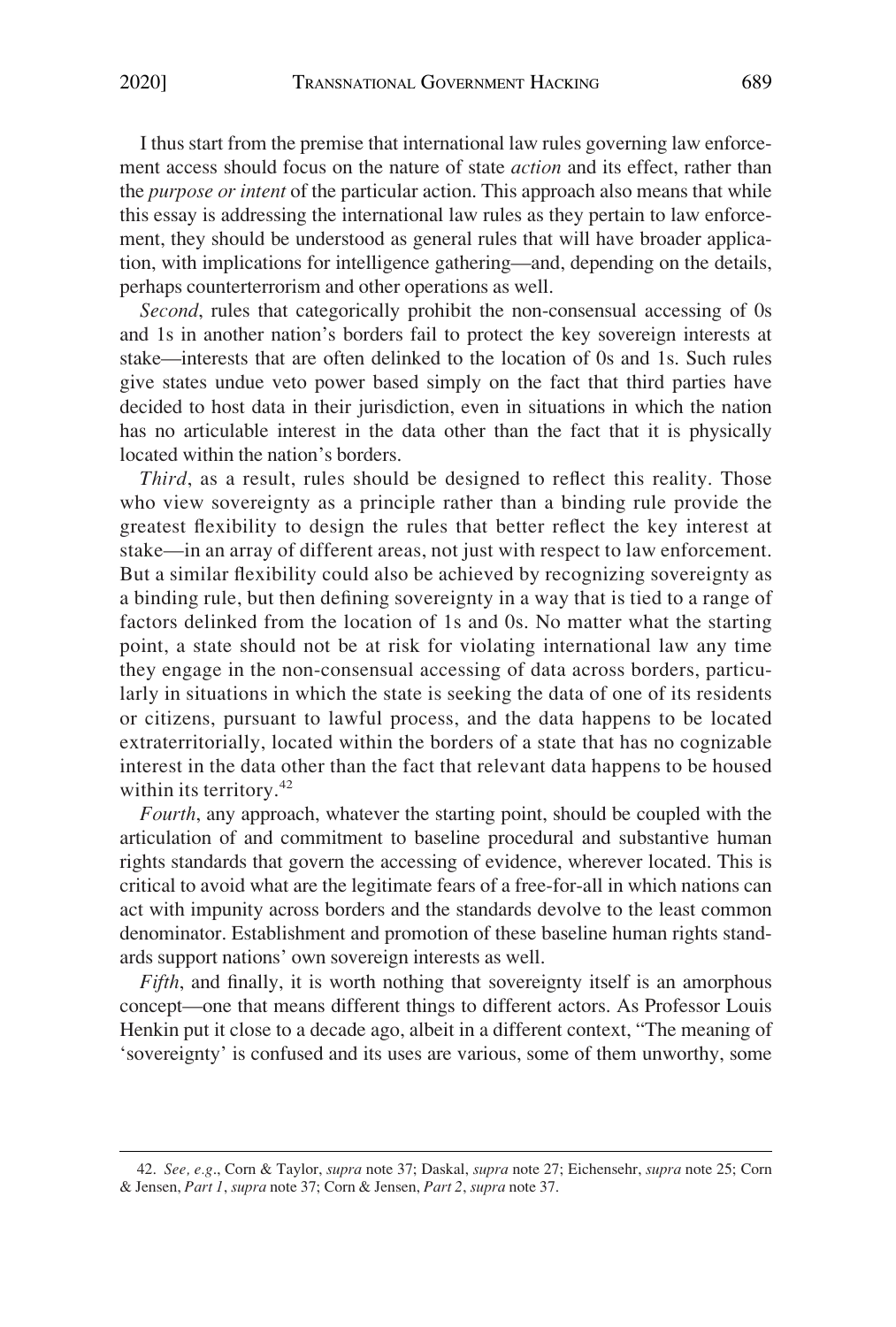even destructive of human values."<sup>43</sup> As Henkin also put it: "[W]e would do better than we are doing, if we saw in the tatters of our sovereignty not obstacles, not as pretext for indifference, for isolationism, but responsibility and opportunities to secure human values."<sup>44</sup> Whatever the approach taken, there is a need to establish clear red lines, norms of behavior, and responsibilities. Invocation of sovereignty, whether as a principle or a rule, does not answer the hard questions that need to be addressed.

#### II. DOMESTIC LAW: KEY INITIATIVES & OPEN QUESTIONS

A range of countries have adopted, or are in the process of adopting, domestic laws that authorize and set preconditions on the issuance of remote access warrants.<sup>45</sup> Conversely, most domestic laws prohibit the unauthorized accessing of data and devices within their borders. This creates an obvious conflict of laws. Absent bilateral or multilateral agreement, the remote accessing of data or devices by law enforcement risks violating the domestic laws of where the data or device is located.

This section briefly examines the approaches of three jurisdictions—Australia, the United States, and the U.K.—as well as that endorsed in the Council of Europe's Cybercrime Convention. These are hardly the only possible approaches, nor are they the only countries and entities considering these issues. They are chosen nonetheless because they reflect an interesting sampling that highlights some of the key considerations and challenges.

#### *A. Australia*

Legislation enacted by Australia in 2018 authorizes the issuance of so-called covert "computer access warrants"—enabling law enforcement to, among other things, remotely access data and devices.<sup>46</sup>

As the legislation recognizes, sometimes sought-after data or devices will be located territorially and sometimes extraterritorially. If Australian law enforcement is accessing a device or data known to be located in a foreign country, law enforcement must first obtain consent of that foreign country. Absent such advance consent, the resulting evidence is inadmissible in Australian

<sup>43.</sup> *See* Louis Henkin, *That "S" Word: Sovereignty, and Globalization, and Human Rights, Et Cetera*, 68 FORDHAM L. REV. 1, 1 (1999).

<sup>44.</sup> *Id*. at 14.

*See* Telecommunications and Legislative Amendments *(Assistance* and *Access) Act 2018* (Cth) 45. sch 2 pt 1 div 4 para 87 (Austl.), [https://perma.cc/G68R-V25X;](https://perma.cc/G68R-V25X) COUNCIL OF EUROPE CYBERCRIME CONVENTION COMMITTEE (T-CY), AD-HOC SUB-GROUP ON JURISDICTION AND TRANSBORDER ACCESS TO DATA, TRANSBORDER ACCESS AND JURISDICTION: WHAT ARE THE OPTIONS?, T-CY (2012)3, 29-42 (Dec. 6, 2012), <https://perma.cc/S3XM-L597>(describing various European initiatives and approaches).

<sup>46.</sup> Telecommunications and Legislative Amendments (Assistance and Access) Act, *supra* note 45, at sch. 2 pt 1 div 4 para 87.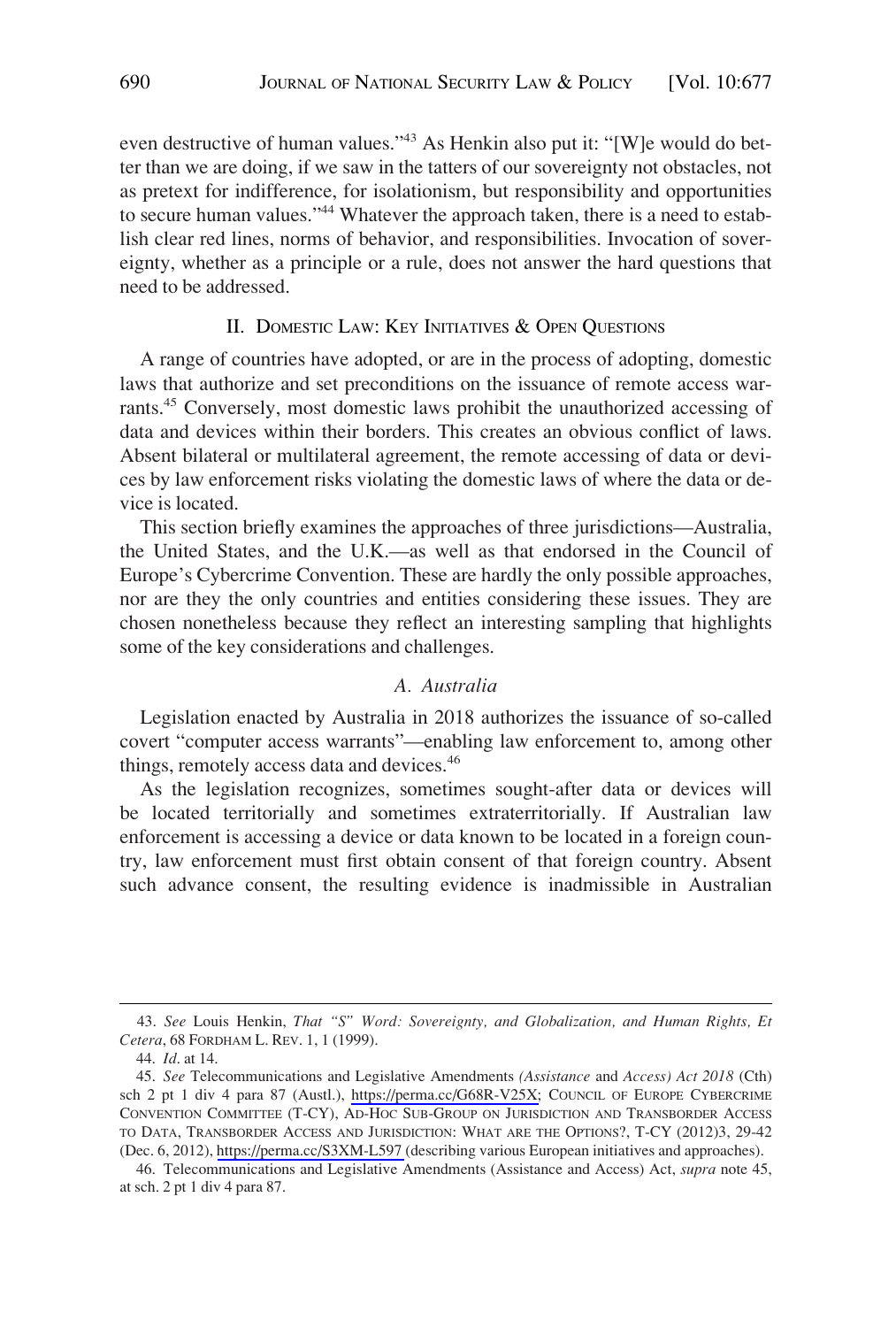court.<sup>47</sup> If, however, the location of the data is unknown or cannot be reasonably determined, foreign government consent is not required.<sup>48</sup> The legislation does not specify what happens if initially the location is unknown, but then later it is determined to be located extraterritorially.

Notably, the consent requirement applies with respect to both devices located across territorial borders and to devices held territorially, when the data is located across territorial borders. Thus, even if the device is in the hands of Australian law enforcement operating within Australia, but data accessed via that territoriallylocated device is known to be stored on a server outside of Australia, Australian law enforcement must obtain foreign government consent.<sup>49</sup>

Interestingly, the same legislation takes a different tack when dealing with indirect access. Specifically, the legislation explicitly authorizes law enforcement to serve technical assistance warrants on companies that are located outside of Australia's borders—so long as they provide services or products used by Australians—without imposing any sort of foreign government consent requirement.<sup>50</sup> These assistance warrants, in turn, can require providers to take steps that will assist in the gathering of data, without limitation to the location of the data.<sup>51</sup>

The legislation thus adopts a dichotomy with respect to the treatment of direct and indirect access. Direct access requires strict attention to and limits based on the location of the underlying data or device. Indirect access does not. So long as the provider serves Australians, the provider is obliged to disclose—or take action with respect to—accessible data, regardless of the location of the data. I return to this distinction in Part III.

#### *B. The United States*

In the Unites States, judges can, pursuant to the 2016 amendments to Federal Rule of Criminal Procedure 41, issue a remote access search warrant if the location of the device or data is in a location *unknown* and the location has been concealed via technological means. If, however, a sought-after device is *known* to be located extraterritorially, judges have no authority to issue such warrants.

As discussed above, these amendments were the subject of significant controversy. A primary concern was that judges would inadvertently authorize warrants

<sup>47.</sup> Id.; Explanatory Memorandum, Telecommunications and Other Legislation Amendments (Assistance and Access) Bill 2018 (Cth) paras 591-98 (Austl.) [hereinafter *Explanatory Memo, Austl. Assistance & Access Bill*], <https://perma.cc/8KF2-452L>(explaining situations in which consent is needed).

<sup>48.</sup> As the explanatory note makes clear, there may be "frequent[]" situations in which this is the case, and the location of data is unknowable or indeterminable. *Explanatory Memo, Austl. Assistance & Access Bill*, *supra* note 47, at paras 597-98.

<sup>49.</sup> *Id*. at para 592.

<sup>50.</sup> Telecommunications and Legislative Amendments (Assistance and Access) Act, *supra* note 45, 2018, sch 1, part 15, ss 317C, 317L (Austl.); Explanatory Document, Telecommunications and Other Legislation Amendments (Assistance and Access) Bill 2018 (Cth) 9 (Austl.) [https://perma.cc/92J6-](https://perma.cc/92J6-6W2Y)  [6W2Y](https://perma.cc/92J6-6W2Y) [hereinafter *Austl. Assistance & Access Bill Explanatory Document*].

<sup>51.</sup> Telecommunications and Legislative Amendments (Assistance and Access) Act, *supra* note 45, 2018, sch 1, part 15, ss 317C, 317L.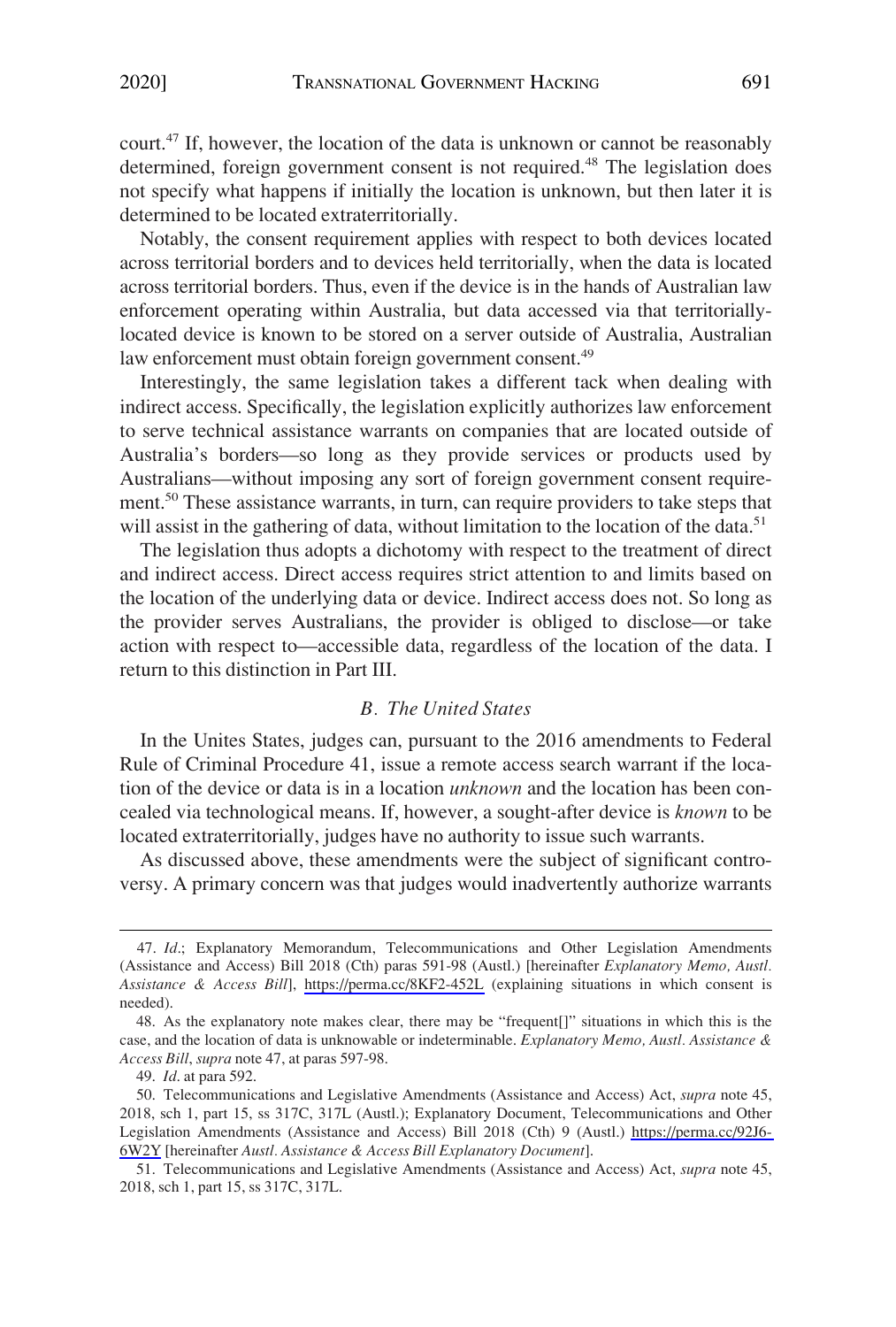to search and seize data or devices located extraterritorially. This was presumed to be a breach of international law.<sup>52</sup> But, notably, these remote search warrants can only be issued in those situations in which the location is unknown and the location has been concealed via technical means. If the device is known to be located outside the United States, or if the location is unknown but has not been concealed and thus there is still an opportunity to figure it out, then judges lack the authority to issue such warrants. As discussed in Part II, it is not at all evident that this kind of access does, or should, violate international law; at the very least, international law is entirely unsettled on this point.

In contrast to the Australian legislation, U.S. law does not explicitly address the additional and more controversial set of issues—whether and in what circumstances courts can issue warrants for extraterritorially-located data accessible from territorially-located devices. This is uncharted territory. On the one hand, a recent U.S. Supreme Court decision suggests, without specifying, that the territorial reach of the search turns on the location of the underlying data—an approach presumptively would make the accessing of extraterritorially-located data outside the scope of a warrant. On the other hand, a range of Circuit court cases involving wiretaps suggest that the underlying location of data is irrelevant, so long as it is accessed on a territorially-held device.

Specifically, in the case of *Riley v. California*, the U.S. Supreme Court indicated, albeit based on a very different set of facts, that the location of the data being sought was key to assessing the territoriality, and thus permissible scope, of the search. In *Riley*, officers seized a device from a suspect incident to arrest. The U.S. rules on search incident to arrest generally allow officers to thoroughly search the property recovered from an arrestee's person. Yet, the Court set limits in the context of searching digital evidence, prohibiting the search of a recovered cell phone. As the Court put it: "[O]fficers searching a phone's data would not typically know whether the information they are viewing was stored locally at the time of the arrest or has been pulled from the cloud."53 The Court elaborated: To authorize such a search would, in the Court's view, "be like finding a key in a suspect's pocket and arguing that it allowed law enforcement to unlock and search a house."54

The permissible scope of the search thus turned, at least in part, on the location of the underlying data. While it might be permissible to look at data actually stored on the phone, it was not, according to the Court, permissible to examine data located elsewhere, unless law enforcement obtained a separate warrant to do so. By analogy, the judiciary's territorially-limited warrant authority would be limited to territorially-located data. It would not reach data located extraterritorially, even if accessed from a territorially-located device.

54. *Id*.

<sup>52.</sup> *See supra* notes 2-4 and accompanying text.

<sup>53.</sup> Riley v. California, 573 U.S. 373, 397 (2014).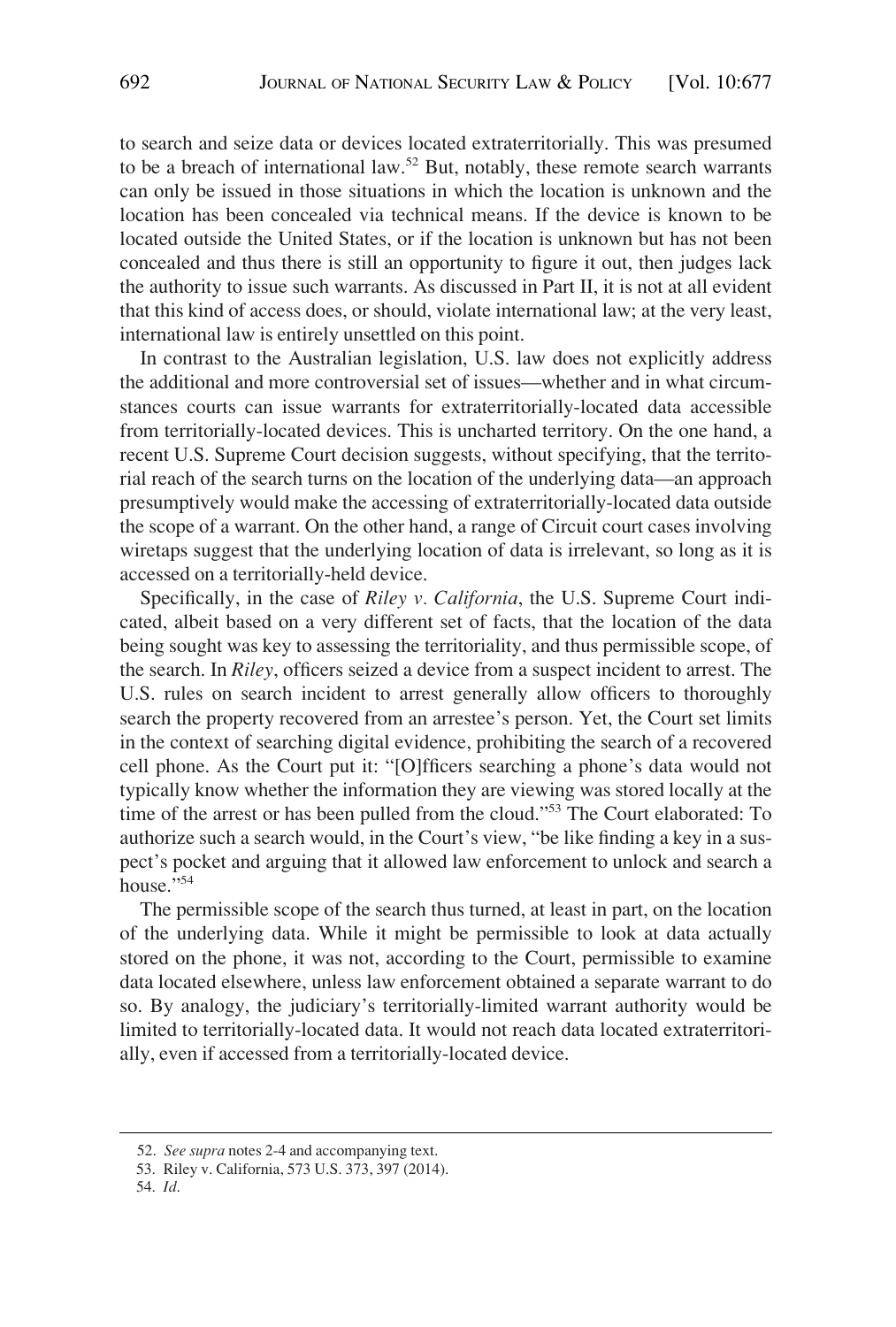That said, *Riley* dealt with a specific question about the search incident to arrest doctrine and the scope of a warrantless search pursuant to that doctrine. The Supreme Court did not and has not yet weighed in on the question as to whether such a search would be permissible if a warrant had been obtained. In other words, can warrants, which are territorially-limited, authorize the search of data pulled from the cloud, regardless of the location of the data that is being accessed?

In other cases, U.S. circuit courts have suggested that so long as law enforcement has lawful access to a device, it should be able to access information that is reached via that interconnected device, without regard to the location of that information. In several cases, courts have concluded that officers lawfully on the premises of a home can answer a ringing telephone and listen in – irrespective of the location of the speaker on the other end.55 And in the context of wiretapping, courts have held that the required territorial nexus is satisfied so long as the listening occurs within a judge's territorial jurisdiction, regardless of where the conversation takes place.<sup>56</sup> In at least one case, a court has concluded that the Wiretap Act can, as a result, authorize the listening into a conversation that takes place wholly overseas, on the grounds that the interception took place in the United States.<sup>57</sup>

Meanwhile, Congress has since weighed in, expressing its view that, at least in the related context of indirect access, the location of data is irrelevant for determining territoriality. Pursuant to the CLOUD Act, territorially-located providers are, in response to a compelled disclosure order issued pursuant to the Stored Communications Act, required to turn over all responsive data within their "possession, custody, or control, regardless of whether such [data] is located within or outside of the United States."58 In the related cases leading up to the CLOUD Act, courts were divided on the issue. The Second Circuit took the position, akin to that suggested in *Riley*, that territoriality depended on the location of data–thus concluding that U.S. law enforcement efforts to compel U.S.-based providers to disclose extraterritorially-located data were an impermissible extraterritorial exercise of the then-applicable statute.<sup>59</sup> But numerous district courts in other jurisdictions disagreed, concluding that territoriality turned on the location of the

<sup>55.</sup> *See, e.g*., United States v. Vandino, 680 F.2d 1329, 1335 (11th Cir. 1982) (adopting the view that law enforcement officials, lawfully on the premises, can answer a ringing phone); United States v. Kane, 450 F.2d 77 (5th Cir. 1971) (same).

<sup>56.</sup> *See, e.g.*, United States v. Henley, 766 F.3d 893, 911-12 (8th Cir. 2014); United States v. Luong, 471 F.3d 1107, 1109-10 (9th Cir. 2006); United States v. Jackson, 207 F.3d 910, 914-15 (7th Cir. 2000), *vacated on other grounds*, 531 U.S. 953 (2000); United States v. Denman, 100 F.3d 399 (5th Cir. 1996), cert. denied, 520 U.S. 1121 (1996); United States v. Tavarez, 40 F.3d 1136, 1138 (10th Cir. 1994); United States v. Rodriguez, 968 F.2d 130 (2d Cir. 1992).

<sup>57.</sup> United States v. Cano-Flores, 796 F.3d 83 (D.C. Cir. 2015), *cert. denied*, 136 S.Ct. 1688 (2015).

<sup>58.</sup> CLOUD Act, § 103(a)(1) (codified at 18 U.S.C. § 2713).

<sup>59.</sup> *In re* Warrant to Search a Certain E–Mail Account Controlled & Maintained by Microsoft Corp., 829 F.3d 197, 222 (2d Cir. 2016), *vacated*, 138 S. Ct. 1186 (2018).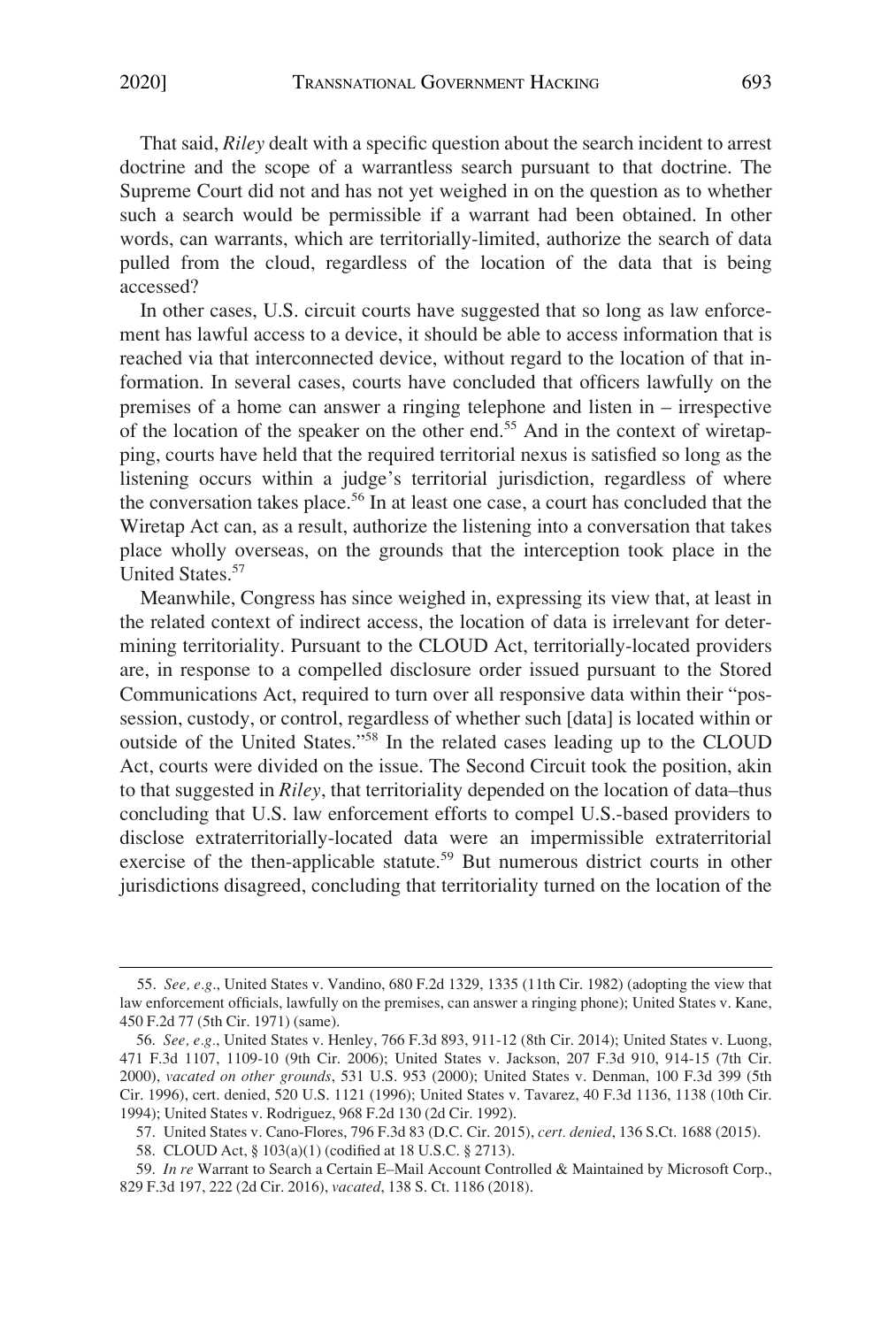provider, and thus efforts to compel U.S.-based providers to turn over extraterritorially-located communications content were permissible.<sup>60</sup>

In sum, the issue as to whether and to what extent U.S. authorities can, pursuant to a warrant, lawfully access extraterritorially-located data from a territoriallylocated device remains an unsettled area of U.S. law.

## *C. The U.K.*

The U.K. also has passed relatively recent, albeit controversial legislation authorizing, among other things, the issuance of "equipment interference warrants"—namely, warrants that permit l"interference" with computer systems and devices in order to obtain communications content and other data.<sup>61</sup>

The territorial limitations are instructive. Law enforcement chiefs can issue such warrants, but only if "there is a British Islands connection."<sup>62</sup> There is, however, a British Islands connection if "any of the conduct authorised"—including the monitoring, recording, observing, or listening—takes place in the British Isles, "regardless of the location of the equipment that would, or may, be interfered with."63 Nothing in the law requires foreign country consent where the data or equipment is located.

With respect to indirect access, the same legislation also explicitly authorizes the issuance of warrants requiring the disclosure of non-content data on operators of telecommunication systems outside the U.K., so long as there is sufficient jurisdiction to serve the order. 64 A service provider is, however, excused from compliance if it is not "reasonably practicable" to comply.65 The legislation specifies that conflicting legal obligations should be taken into account in deciding whether it is reasonably practicable for an extraterritorially-located provider to comply but nonetheless assumes a broad jurisdiction to compel, at least with respect to non-content data.

In 2019, the U.K. also adopted a new law—the Crime (Overseas Protection Orders) Act 2019, which authorizes judges to issue overseas protection orders requiring extraterritorially-located providers to produce a range of data, including

<sup>60.</sup> *See, e.g*., *In re* Search Warrant to Google, Inc., 264 F. Supp. 3d 1268 (N.D. Ala. 2017); *In re*  Search Warrant No. 16-960-M-1 to Google, 275 F. Supp. 3d 605, 619 (E.D. Pa. 2017), *aff'g* 232 F. Supp. 3d 708 (E.D. Pa. 2017); *In re* Search of Content Stored at Premises Controlled by Google Inc., No. 16-mc-80263, 2017 WL 3478809, at \*5 (N.D. Cal. Aug. 14, 2017), *aff'g* 2017 WL 1487625 (N.D. Cal. Apr. 25, 2017); *In re* Search of Info. Associated with [redacted]@gmail.com that is Stored at Premises Controlled by Google, Inc., No. 16-mj-757, 2017 WL 3445634, at \*27 (D.D.C. July 31, 2017), *aff'g*  2017 WL 2480752 (D.D.C. June 2, 2017); *In re* Search of Info. Associated with Accounts Identified as [redacted]@gmail.com, 268 F. Supp. 3d 1060, 1071 (C.D. Cal. 2017); *In re* Search Warrant to Google, Inc., No. 16-4116, 2017 WL 2985391, at \*12 (D.N.J. July 10, 2017); *In re* Two Email Accounts Stored at Google, Inc., No. 17-M-1235, 2017 WL 2838156, at \*4 (E.D. Wis. June 30, 2017); *In re* Search of Premises Located at [Redacted]@yahoo.com, No. 17-mj-1238, slip op. at 3 (M.D. Fla. Apr. 7, 2017).

<sup>61.</sup> Investigatory Powers Act 2016, c. 3, § 99 (UK).

<sup>62.</sup> *Id*. § 107.

<sup>63.</sup> *Id*. §§ 99, 107.

<sup>64.</sup> *Id*. § 85.

<sup>65.</sup> *Id*. § 66.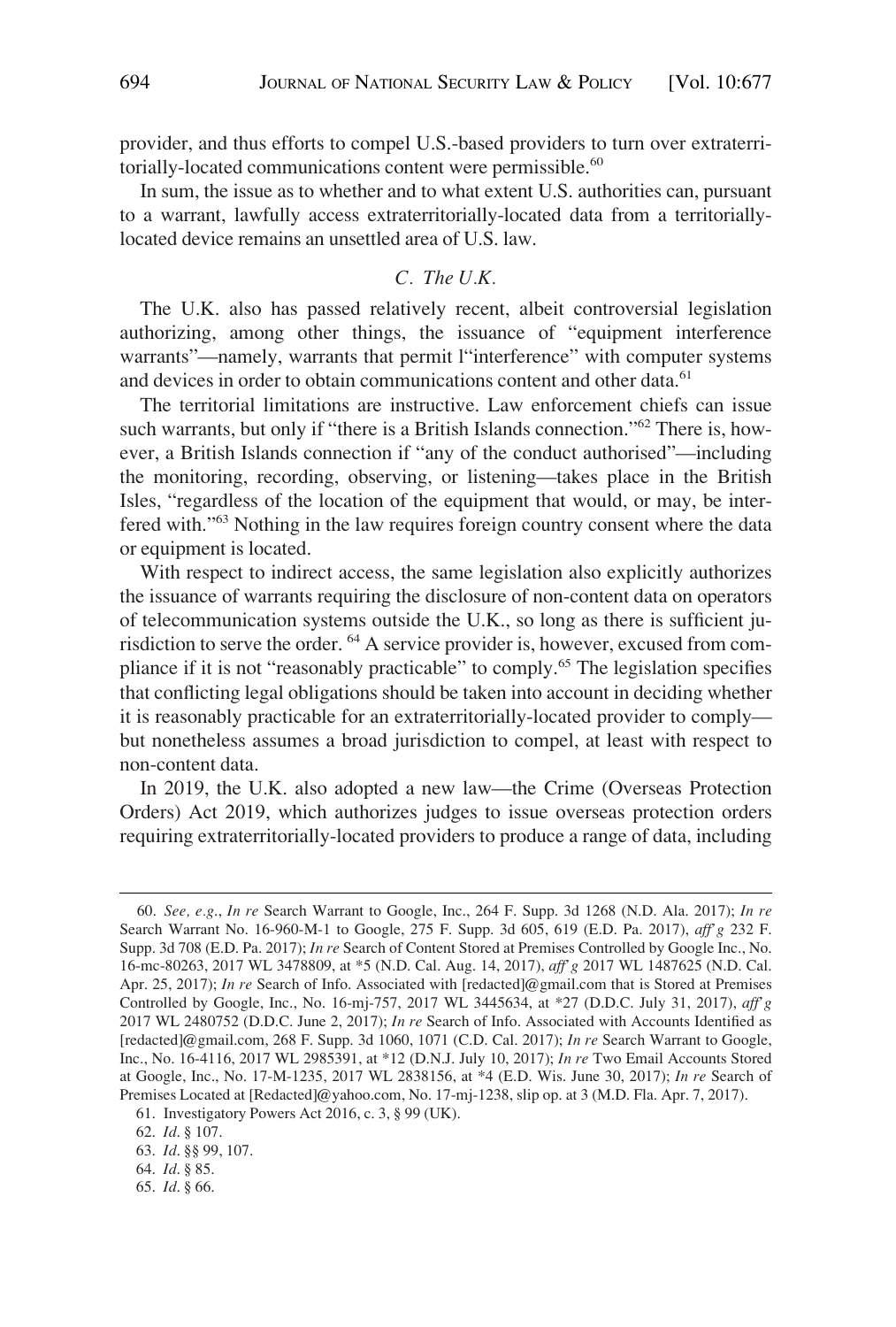content.<sup>66</sup> A precondition to issuing these orders, however, is the existence of an international cooperation agreement permitting the issuance of such orders. In October 2019, the U.K. and United States entered into precisely the kind of agreement that would permit this kind of access—and in fact the Act was written precisely to allow the U.K. to be able to take advantage of the kinds of access provided for by these agreements.<sup>67</sup> Thus, if the U.K. serves a compelled disclosure order on a U.S.-based provider pursuant to this agreement, the U.S.-based provider could be required to disclose data in its possession, custody, or control, regardless of the location of the data. This is a broad assertion of authority, but is premised on consent; there must first be a data-sharing agreement in place.

## *D. The Cyber Crime Convention*

The Convention on Cybercrime takes the position that the direct cross-border accessing of data is permissible in two situations: if the data is publicly available, such as something one can access via a Google search; or if the party receives the consent of the person who has the authority to access and disclose.<sup>68</sup> Otherwise, the Convention presumes strict territorial limits on searches based on the location of both data and devices.

Thus, if, authorities are lawfully searching a computer system, they can examine other data that can be accessed via the initial system—but only if that data is in its territory or the authorities are proceeding with consent.69 If the data is located extraterritorially, and there is no consent to search, it cannot be accessed, at least according to the scheme laid out by the Cybercrime Convention.

That said, an explanatory note was careful to note that the Convention only addresses those situations in which "all agreed" that such kinds of transborder access is permissible. The Convention leaves many situations unresolved, including the many situations in which the location of data accessed via a territoriallylocated device or system is unknown and unknowable, as well as situations in which the location of the device or system is itself unknown and unknowable. Subsequent reports by the Convention's so-called Cloud Committee have

<sup>66.</sup> Crimes (Overseas Productions Order) Act 2019, c. 5 (UK), [https://perma.cc/6HJ5-LEN2.](https://perma.cc/6HJ5-LEN2)

*See* Agreement between the Government of the United Kingdom of Great Britain and Northern 67. Ireland and the Government of the United States of America on Access to Electronic Data for the Purpose of Countering Serious Crime, Oct. 3, 2019, U.K.-U.S., C.S. USA No. 6 (2019) (CP 178); Jennifer Daskal & Peter Swire, *The UK-US CLOUD Act Agreement Is Finally Here, Containing New Safeguards*, LAWFARE BLOG (Oct. 8, 2018, 2:33 PM), <https://perma.cc/N5R8-HNDV>. The agreement does not go into effect until 180 days after being sent to the U.S. Congress, absent formal objection by Congress, pursuant to the expedited procedures laid out in the CLOUD Act.

<sup>68.</sup> Budapest Convention, *supra* note 21, art. 32.

<sup>69.</sup> *Id*. art. 19(2).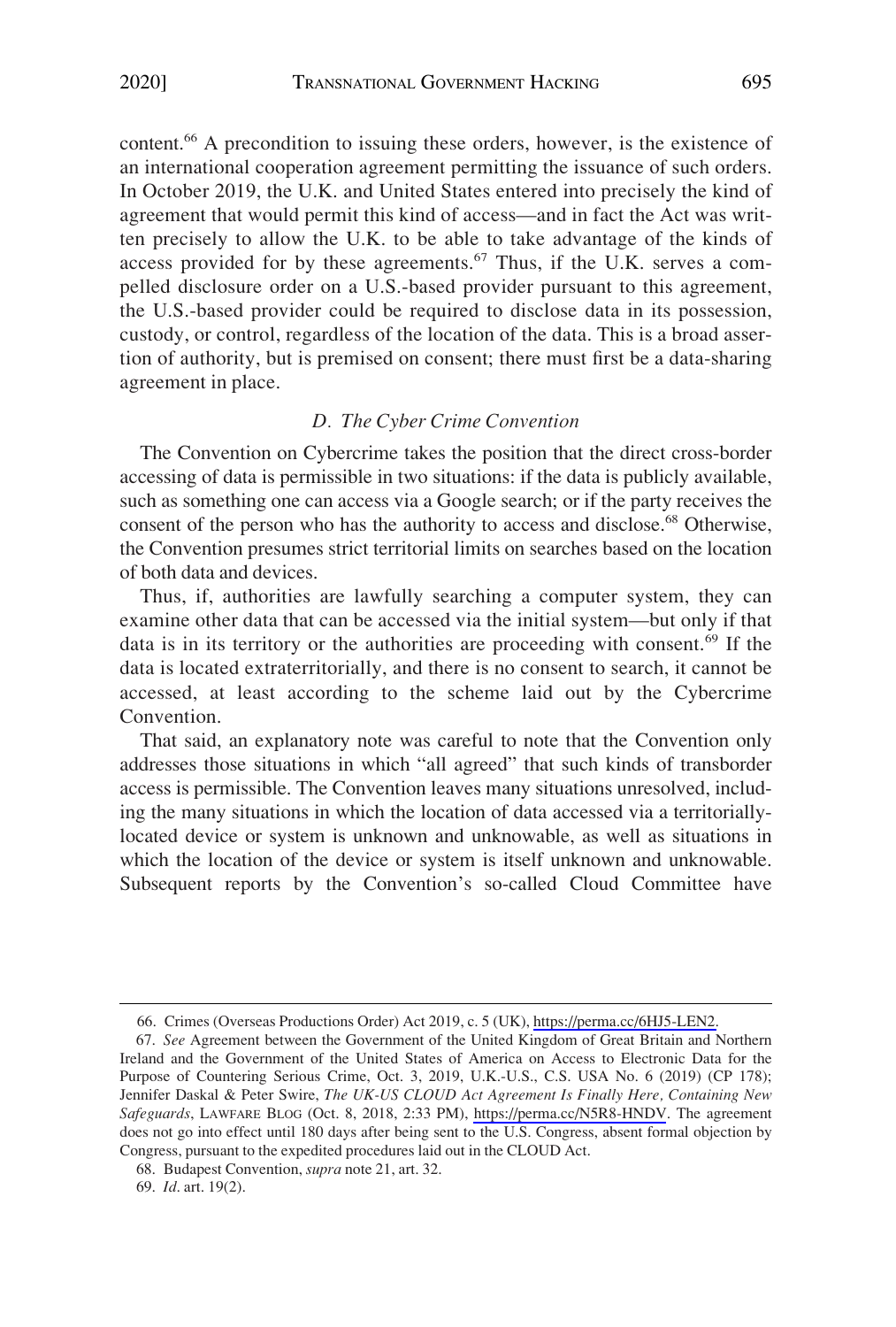repeatedly warned that the "loss of (knowledge of) location" often makes the principle of territoriality very difficult to apply.<sup>70</sup>

With respect to indirect access, the Cybercrime Convention, consistent with the practice of state parties, assumes a broader jurisdictional reach. The Convention requires states to pass legislation necessary to empower competent authorities to order any "person in its territory to submit specified computer data in that person's possession or control."71 Unlike with respect to direct access, there is no explicit limitation with respect to the location of the data. For subscriber information (meaning things like name, IP address, and billing information) the scope is even broader: Any service provide "offering its services in the territory of the Party"—whether physically present or not—can be required to "submit subscriber information relating to such services in that service provider's possession or control."72 A new draft article would go further, requiring state parties to the convention to set up systems by which State A can issue an order to a provider in State B, requiring the provider to disclose stored subscriber information in its possession and control, regardless of the location of the data.73

## *E. Other Side: Domestic Law Prohibitions On Access*

At the same time that several states are seeking or at least considering expanded authorities for remote accessing of devices and data, an array of domestic laws prohibit, and in fact criminalize, the kind of access being pursued. In the United States, for example, an array of different laws come into play, depending on the particular action. The most obvious one is the Computer Fraud and Abuse Act, which criminalizes the unauthorized access to a computer, broadly defined to include most data processing devices and facilities used to store data associated with such devices.<sup>74</sup> Other countries have similar laws. In 2002, Russia filed criminal charges against an FBI agent for alleged unauthorized access to computers of Russians being (ironically) investigated for unlawful hacking.<sup>75</sup> In fact, unauthorized access to computers and related infrastructure is widely recognized and treated as a criminal law violation.

This is a familiar dichotomy with respect to espionage. Espionage is conducted by almost every state—hence its status as permitted, or at least not prohibited,

<sup>70.</sup> See COUNCIL OF EUROPE CYBERCRIME CONVENTION COMMITTEE (T-CY), CRIMINAL JUSTICE ACCESS TO ELECTRONIC EVIDENCE IN THE CLOUD: RECOMMENDATIONS FOR CONSIDERATION BY THE T-CY (Sept. 16, 2016), [https://perma.cc/S764-W4NA.](https://perma.cc/S764-W4NA)

<sup>71.</sup> Budapest Convention, *supra* note 21, art. 18(1)(a).

<sup>72.</sup> *Id*. art 18(1)(b).

<sup>73.</sup> See Preparation of a 2d Additional Protocol to the Budapest convention on cybercrime 14-16 (Council of Eur. Cybercrime Convention Comm. (T-CY), Provisional Text, 2019); *see also Budapest Convention and Related Standards*, COUNCIL OF EUR., <https://perma.cc/F4V3-QPER>(indicating efforts to adopt a new additional protocol).

<sup>74. 10</sup> U.S.C. § 1030 (2018).

<sup>75.</sup> Mike Brunker, *FBI Agent Charged with Hacking*, NBC NEWS (Aug. 15, 2002), https://perma.cc/ [8JR8-F44Y.](https://perma.cc/8JR8-F44Y)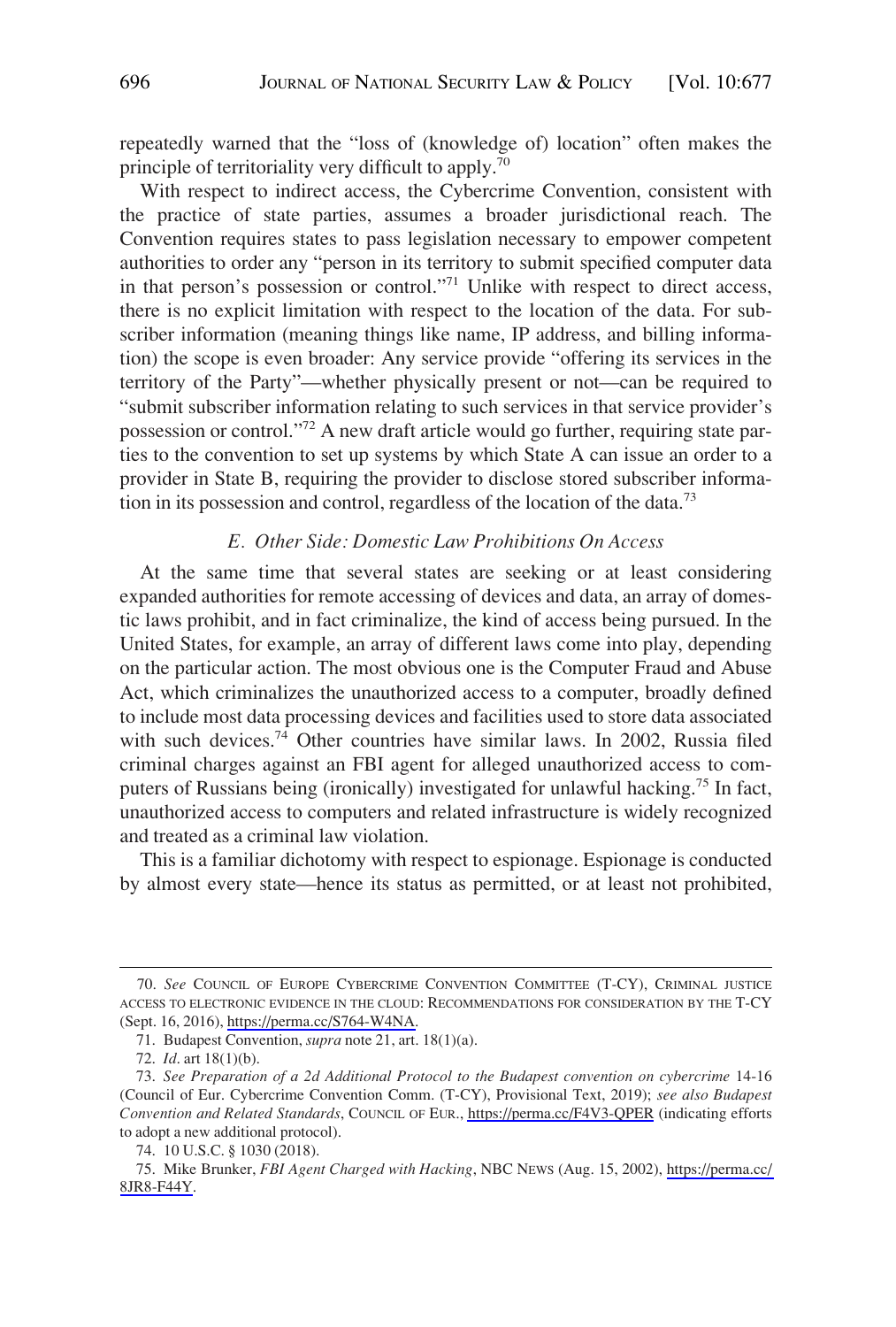under international law. Yet it is almost always, depending on how it is carried out, a violation of the domestic law where the spying takes place.

## III. A WAY FORWARD

This section will tentatively assess the way forward. As described in more detail in what follows, this section operates from the premise that the kind of activity being discussed here—the cross-border accessing and copying of data for law enforcement purposes, without more, does not violate clearly established international law. Thus, the key question is not what does international law require—a framing which takes us down a detour for which there is active debate and no clear-cut answer. Instead the key questions are: what *should* states do as a matter of domestic policy? And what rules, if any, *should* be pursued on an international scale? It is to these normative questions that I now turn.

## *A. Direct v. Indirect*

Every jurisdiction considered in this essay applies slightly different—and more restrictive—standards to direct accessing of data and devices across borders than to indirect access. As a result, a range of laws now explicitly or implicitly require providers to disclose data in their custody or control without regard to data location, whereas the same laws often delimit state access based on the location of the sought-after data or device. This offers some reasons why indirect and direct access are—and should be—treated differently as a matter of domestic policy and law.

First, indirect access incorporates an additional actor, and thus layer of protection, between the compulsory order sought by law enforcement and its ultimate execution and disclosure. While many have expressed a legitimate fear of tech companies being co-opted by the state, the reality is that these same companies can, and do, take steps to protect customer data or resist overreach. In fact, governments regularly complain that companies act in obstructive ways, thwarting access that they deem important.<sup>76</sup> Such companies can and do also raise concerns if and when the request of one government conflicts with laws or obligations of another—something that puts them in the middle of conflicting legal obligations and that they have an obvious incentive to raise and avoid.<sup>77</sup> By contrast, when government actors are doing the searches directly, there is no additional third party to resist or raise concerns regarding a conflict of laws. As a result, conflicting legal rules—and the perspectives of other foreign sovereigns

*See* Will Carter & Jennifer Daskal, *Low-Hanging Fruit: Digital-Based Solutions to the Digital*  76. *Evidence Divide* 18-19, CSIS (July 2018), [https://perma.cc/CPM5-ZHZ5.](https://perma.cc/CPM5-ZHZ5)

*See, e.g*., Hof van Beroep [HvB] [Court of Appeal] Antwerpen, 12e ch. Nov. 20, 2013, 2012/CO/ 77. 1054 (Belg.) (describing history of the case), *translated in* 11 DIGITAL EVIDENCE & ELECTRONIC SIGNATURE L. REV. 137 (2014), <https://perma.cc/6UHT-DA7K> (discussing challenge raised by Yahoo! based on alleged conflict of laws); Openbaar Ministerie v. Skype Communications SARL, Hof van Beroep [HvB] [Court of Appeal] Antwerp, Nov. 15, 2017, 2016/CO/1006 (Belg.) (discussing challenge raised by Skype based on alleged conflict of laws); Discussion *supra* note 30 (provisions of CLOUD Act that explicitly authorize providers to raise claims based on conflict of laws).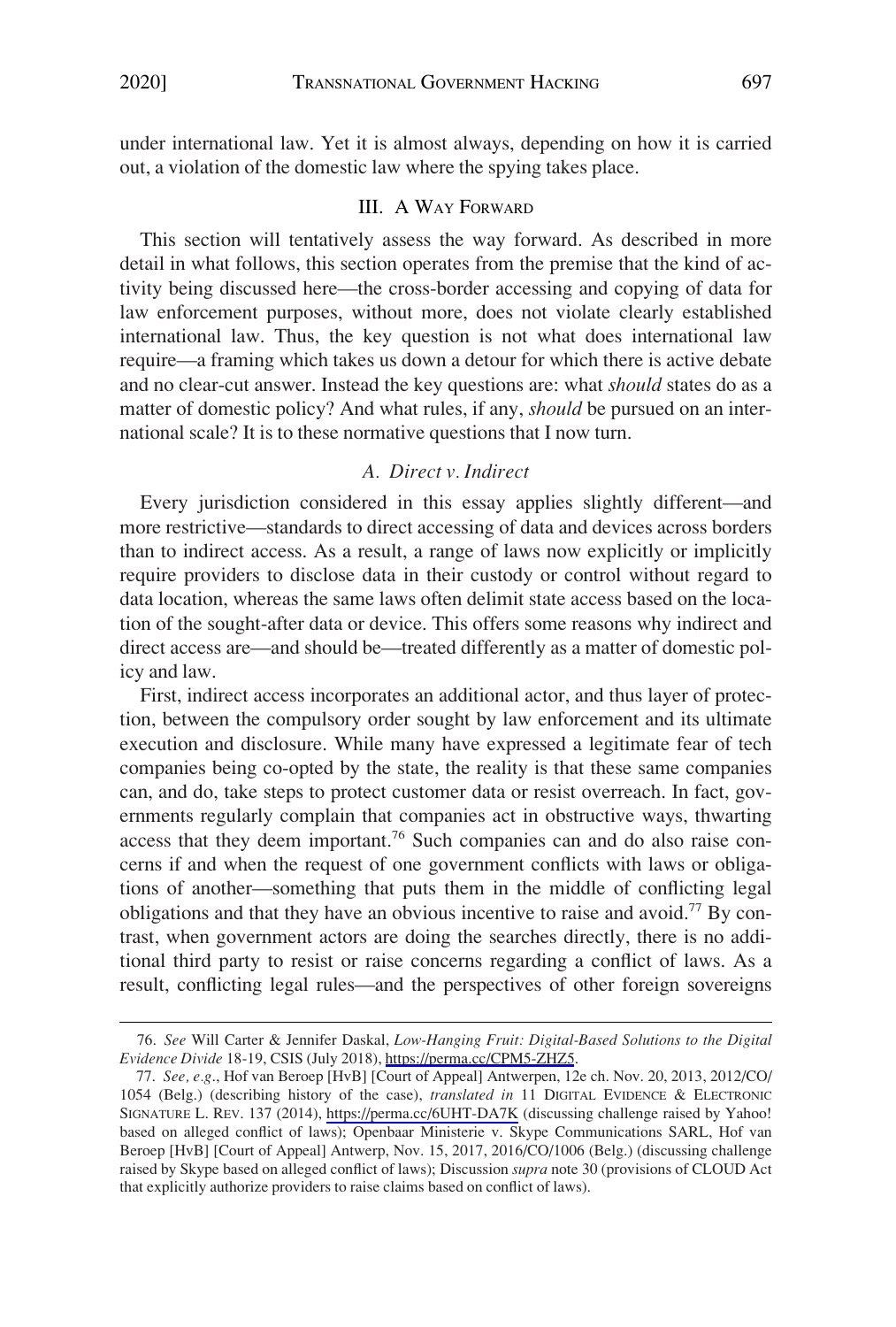that underlie those rules—may not even be considered, let alone adequately addressed.

Second, pursuant to an indirect access request, providers are being asked to turn over data in their custody or control. Absent data transfer restrictions that create a conflict of laws, providers can and do make data transfers across territorial border with some regularity. Requesting states are, as a result, seeming simply asking private actors to do what they do for all kinds of business and other reasons anyway.

#### *B. Accessing Data from a Territorially-Held Device*

For reasons discussed in Part I, the accessing of cloud-stored data that automatically downloads on a territorially-held device does not violate international law. This, in fact, is common ground between those who view sovereignty as a binding rule and those who view sovereignty as a principle rather than a binding international rule.78 Domestic law rules should track this understanding of international law and permit such access, pursuant to appropriate procedural and substantive safeguards governing access to the device and data located on the device, to include, among other things, post-collection limits on retention, dissemination, and use. But these procedural and substantive protections should apply irrespective of the location of the data. This is true for at least four reasons.

*First*, it is often not possible to identify the location of data accessed via an Internet-connected device. Some such data may be held on the device itself; some accessed from the cloud; some from within the state's territorial jurisdiction; some from without. Imposition of a location-based limitation on data that is set to automatically download onto a device can be incredibly difficult to implement. In fact, the only way to effectively enforce it would be to impose a categorical bar on connecting and accessing information via the connected device. To extent such a categorical bar is put in place, it should be based on other factors such as the risks to privacy or the security concerns resulting from the access to potentially vast troves on data on the phone – not based on a hypothetical, but difficult to asertain, location-of-data concern.

Second, even if location can be identified, a single device or account may link up to data located in multiple different jurisdictions, including jurisdictions that have absolutely no connection to the investigation other than the fact that soughtafter 0s and 1s are held on a server within their territories. Requiring law enforcement to seek consent of each and every country that touches the data as a condition for access may be practically unworkable, at least in a timely manner.

Third, and relatedly, a requirement that law enforcement seek and get consent to access data from a territorially-held device can give foreign jurisdictions with no actual equity in the case undue veto power, without actually protecting any of

<sup>78.</sup> *See* discussion *supra* Part I.B. In fact, the Tallinn Manual's test for determining the territoriality of law enforcement jurisdiction—whether or not the data was "meant to" be accessible—makes clear that, in the drafters' view, such access does not violate sovereignty or international law. *Id*.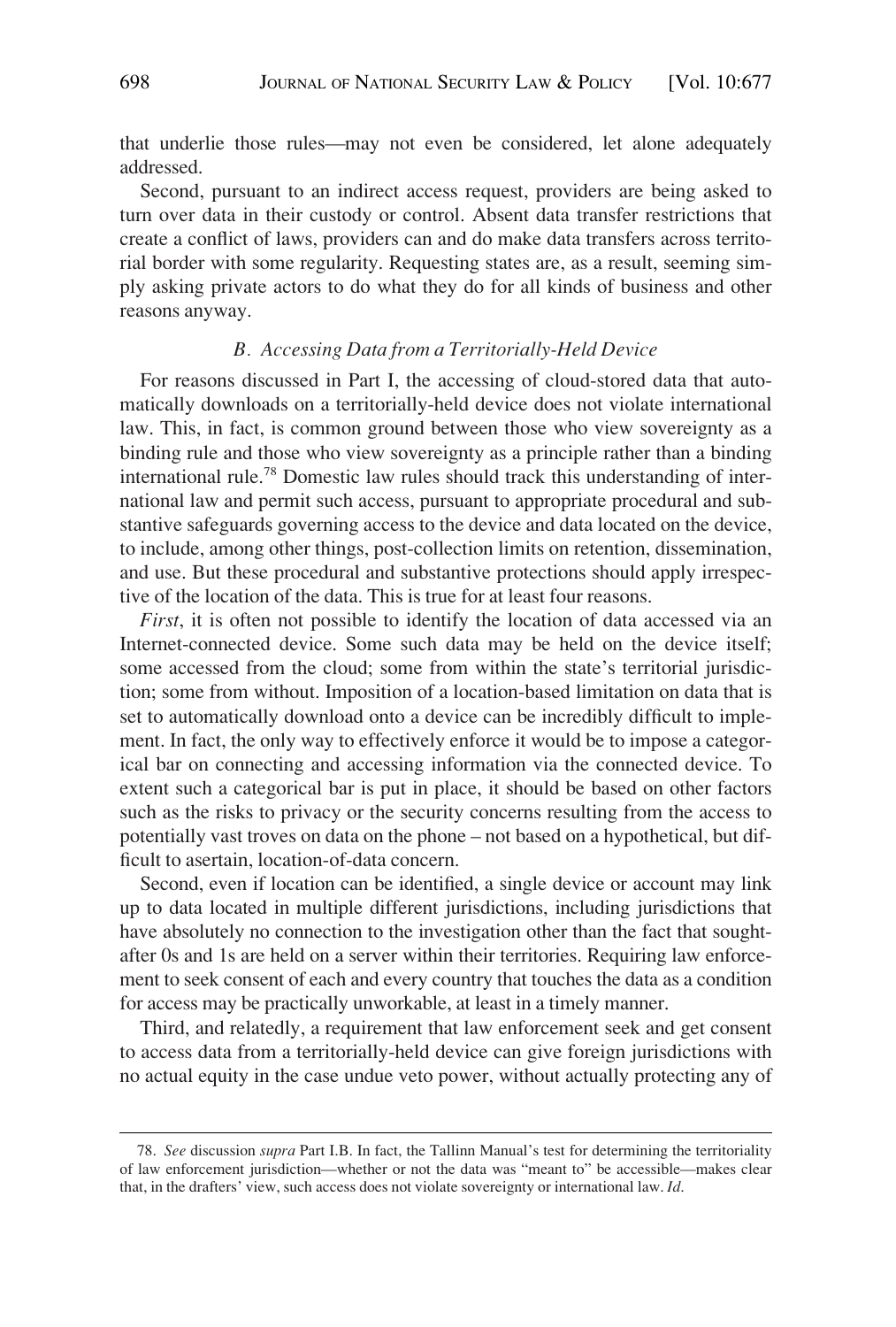the legitimate equities or interests at stake. The time delays that will inevitably result can lead to the loss of critical information and potentially undermine legitimate investigations. In addition, even if law enforcement knows where the device or data is located, it may be in a place with which the requesting country lacks diplomatic relations, or at least lacks good diplomatic relations. And if even the diplomatic relations are sound, the other country may not have the sophistication, resources, or motivation to act.

Fourth, when a user brings a device into a particular jurisdiction, that user is or least should be—on notice that the jurisdiction in which he or she is located may seek to access the device, including data that is accessible from the device. This is a very different situation from a user traveling to a foreign country yet deliberately leaving his or her device at home.

In sum, domestic law rules can and should impose robust procedural and substantive limitations on the searches of devices in the government's possession, particularly given the depth and breadth of potentially available information. But these rules should depend on things other than the location of data. For similar reasons, the accessing of extraterritorially located data via a territorially-held device should not be deemed to violate international law.

## *C. Extraterritorial Accessing and Manipulation of Devices, Infrastructure, or Networks Across Borders*

Accessing of devices, infrastructure, or networks across borders raises different considerations. So does the use of a device in hand to send an exploit to access networks and devices in foreign governments in order to access and download data that are not previously set up to be accessed via the device. Such kinds of direct, non-consensual accessing of devices or data raise additional considerations and concerns than the accessing of extraterritorially-located data from a territorially-located device that has been already set up to access that data.

Here too, the international law questions are not clearly established. For those who view sovereignty as a principle rather than a binding international rule, the mere action of accessing and copying data from a device or system located extraterritorially does not violate international law. But even those who view sovereignty to be a rule, rather than a principle also recognize that not all such cross-border access usurps an inherently government function and thereby violates sovereignty. True, there may be times when cross-border access does violate such a function—if for example it interferes in a foreign state's own law enforcement activities. But what if law enforcement officials in State A are seeking data of one of their own citizens in the investigation of a local crime that, for whatever reason, happens to be located on an extraterritorially-located server or device in State B? Absent additional factors, it is hard to conceive of how State B's sovereignty has been violated.

Thus, I turn to what the rules should be—not what they are—and highlight the ways in which direct accessing of a device or system located in a foreign state raises additional concerns not present when law enforcement accesses